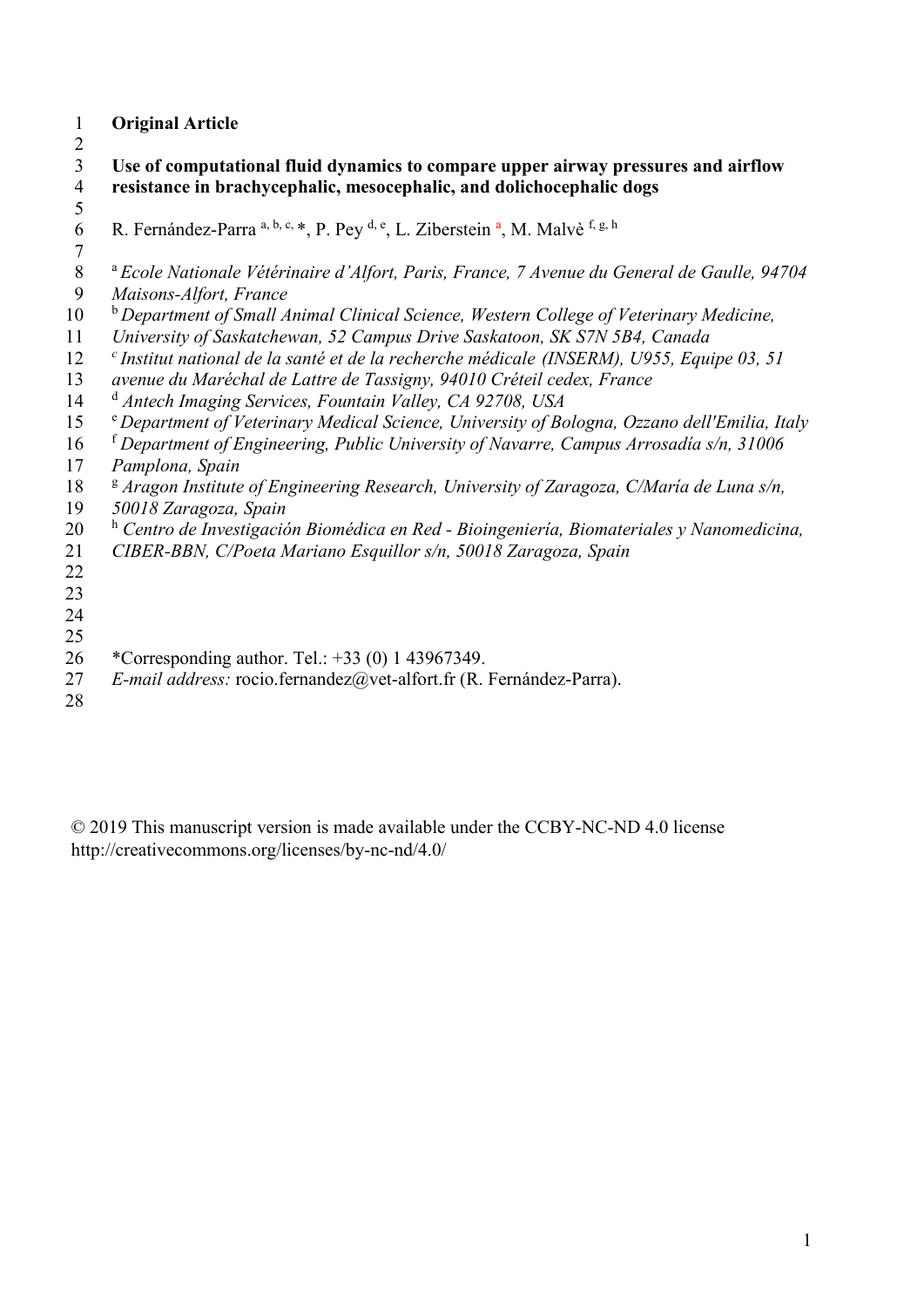#### **Abstract**

 Brachycephalic dog breeds are prone to breathing difficulties because of their upper airway anatomy. Several surgical techniques exist to correct anatomical pathologies and common surgical approaches aim to correct functional abnormalities in the nares and/or the soft palate. However, further research is needed to improve clinical outcomes. This study evaluated air pressure and airflow resistance in the upper airways and trachea in nine sedated, sternally recumbent dogs of different skull types (dolichocephalic, *n*=3; mesocephalic, *n*=3; brachycephalic, *n*=3). CT images were acquired from the nostrils to the caudal border of the lungs and geometrical reconstruction of the upper airway and trachea was performed. Analysis of computational fluid dynamics was performed using inspiratory flow adapted to 39 bodyweight for each dog. Flow  $(L/min)$  and pressure (cmH<sub>2</sub>O) were computed for the entire upper airway and trachea. Resistance (cmH2O/L/min) was calculated using pressure differences between the nose, larynx, and trachea. In this pilot study, statistical comparisons were not performed.

 Pressure maps, airflow, and resistance were similar in dolichocephalic and mesocephalic breeds. Median pressure difference (3.76 cmH2O) and resistance (0.154 cmH<sub>2</sub>O/L/min) between the nose and larynx were numerically higher in brachycephalic dogs 47 than in other breeds (0.45 cmH<sub>2</sub>O and 0.016 cmH<sub>2</sub>O/L/min, respectively). Median pressure 48 difference (0.205 cmH<sub>2</sub>O) and resistance (0.009 cmH<sub>2</sub>O/L/min) between the larynx and trachea was numerically similar in all dogs, except for the English bulldog. The methodology used in this preliminary study to quantify airflow characteristics such as pressure and resistance could improve the understanding of brachycephalic obstruction airway syndrome.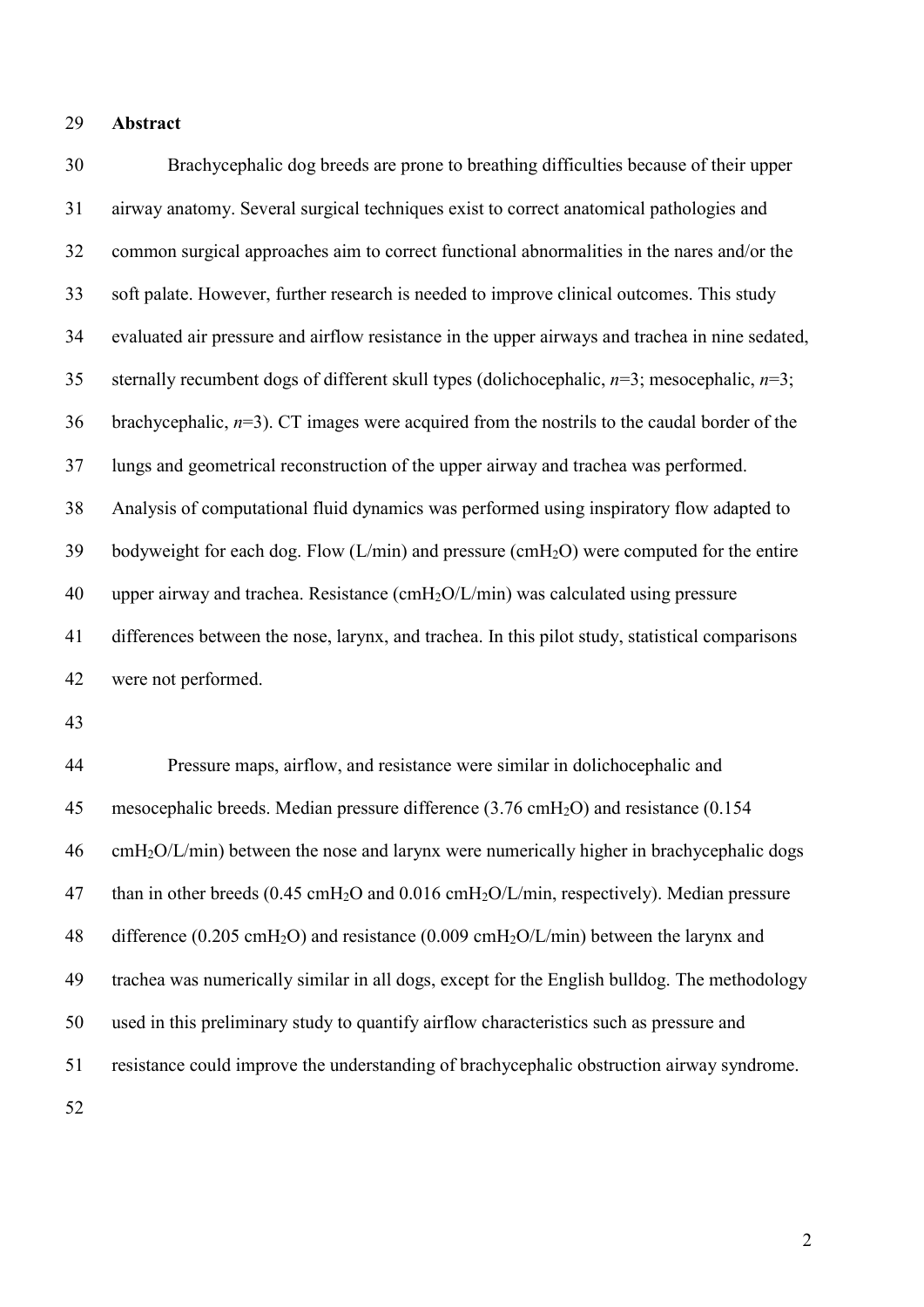- *Keywords:* Airway resistance; Brachycephalic dogs; Computational fluid dynamics;
- Computerized tomography images; Pressure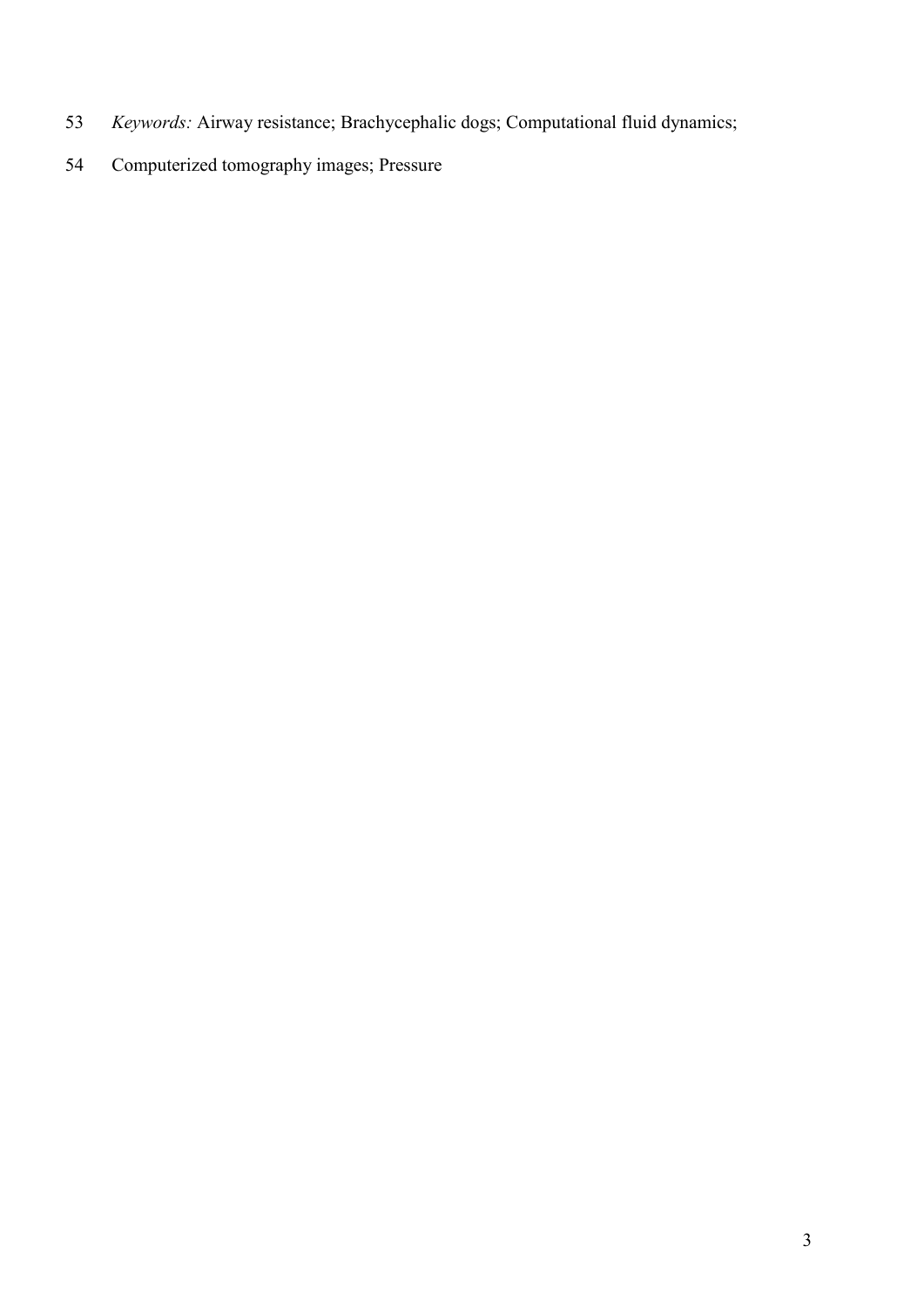#### **Introduction**

 The anatomy of the upper airway is highly varied between dogs of different breeds and skull shapes. Dog breeds are classified according to their skull index (the ratio of skull width and length) into three basic types: dolichocephalic, mesocephalic, and brachycephalic (Evans and de Lahunta, 2012). A shorter muzzle carries a higher risk of brachycephalic obstruction airway syndrome (BOAS; Packer et al., 2015). This pathology is characterized by an elongated soft palate, stenotic nares, and/or everted laryngeal saccules. Some brachycephalic dogs can also have narrowed trachea, laryngeal collapse, and/or laryngeal paralysis, resulting in upper airway obstruction and clinical signs of BOAS (Dunié-Mérigot et al., 2010).

 Pulmonary function tests are used in human medicine, but their application in veterinary medicine can be challenging (Hoffman, 2007; Balakrishnan and King, 2014). Spirometry or pneumotachography are used clinically in dogs and cats to obtain flow-volume and/or volume-pressure loops, which provides information about airflow rates, volumes over time, and inspiratory and expiratory peak pressures and times (Amis and Kurpershoek, 1986; Hoffman, 2007). This technique can also be used to identify tracheal collapse in dogs (Pardali et al., 2010), but is relatively insensitive to upper airway resistance to air flow. Whole-body barometric plethysmography can be used in unsedated dogs (Bedenice et al., 2006). One study reported that this technique could determine the severity of BOAS and diagnose the condition in French bulldogs with 95-97% sensitivity (Liu et al., 2015); however, it is purely a research technique. In brachycephalic dogs, there is high pressure in the pharyngo-laryngeal region during inspiration because of proximal obstruction to airflow (Amis et al., 1996), causing distortion and collapse of the laryngeal arytenoid cartilages (Koch et al., 2014).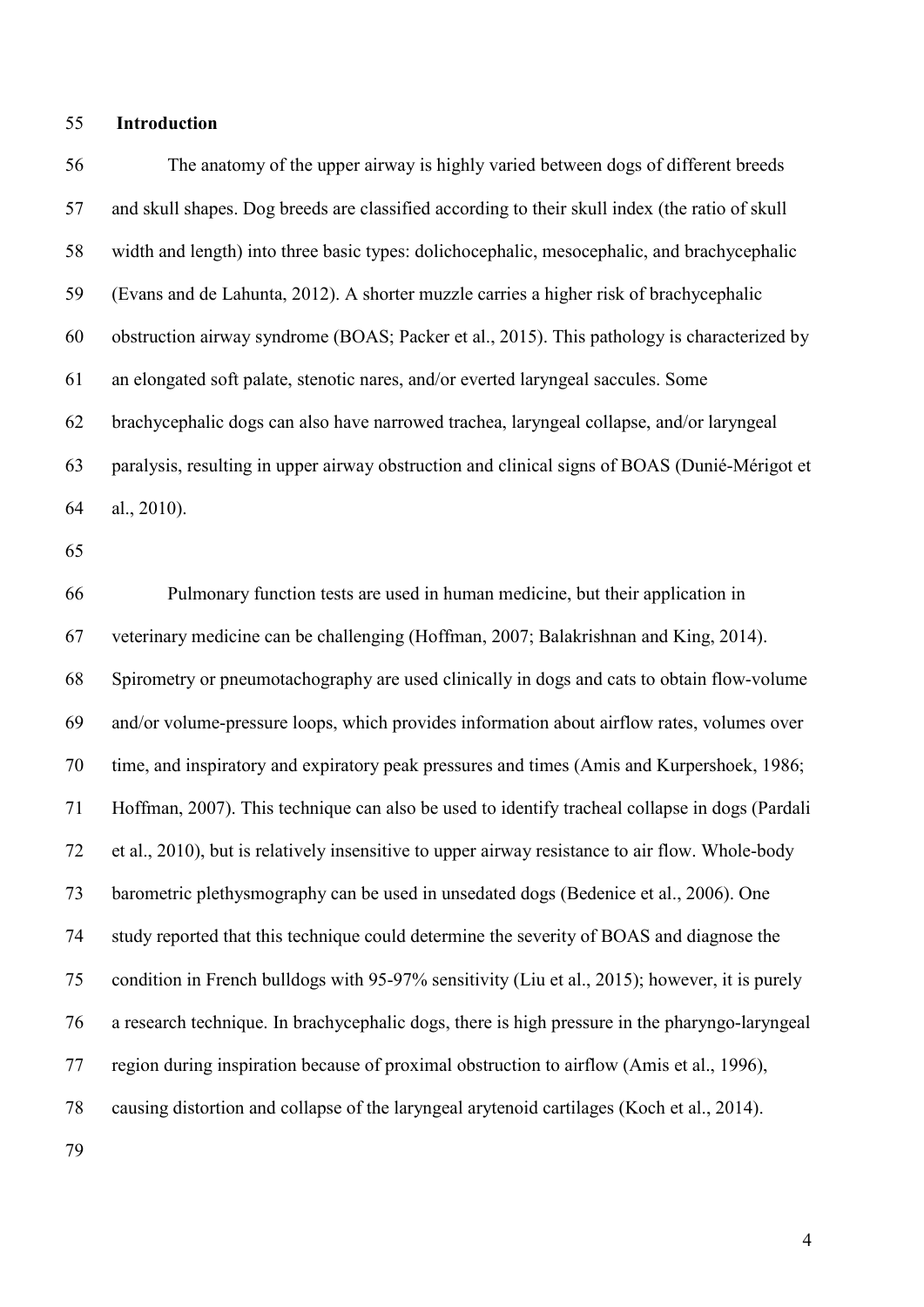magnetic resonance imaging, and endoscopy (Bernaerts et al., 2010) have contributed to our understanding of the canine upper airway function and anatomy. CT and three-dimensional (3D) internal rendering can accurately indicate the presence and sometimes the cause of upper airway obstruction in dogs (Stadler et al., 2011). It is the imaging modality of choice for stent selection in dogs with tracheal collapse (Williams et al., 2016).

Advances in radiography, CT (Grand and Bureau, 2011; Stadler et al., 2011),

 Computational fluid dynamics (CFD) uses numerical algorithms to analyse flow 88 characteristics in a variety of situations, such as during respiration. CT and CFD in human patients has allowed computation of nasal airflow (Kyun Kim et al., 2013), upper airways (Gemci et al., 2008; Luo and Liu, 2008), stenosis (Brouns et al., 2007; Malvè et al., 2013), and sinonasal lesions (Lindemann et al., 2005). Numerical simulations have also been used to test medical devices and improve their design (Malvè et al., 2012). CFD studies have been performed in bats and rats to aid toxicology investigations (Zhao et al., 2006; Yang et al. 2007; Eiting et al., 2014), and airway fluid dynamics and stenting techniques have been reported in rabbits (Malvè et al., 2014; Chaure et al., 2016). CT and CFD techniques have been used in a mesocephalic dog (Labrador) to examine nasal airflow (Craven et al., 2007) and recently to quantify and compare airway resistance in 21 English bulldogs (Hostnik et al., 2017) to study BOAS.

 The aim of this pilot study was to use CT-based CFD modelling to compare airway geometry, airflow, pressure, and resistance in dolichocephalic, mesocephalic, and brachycephalic dog breeds. Our hypothesis was that the computed airflow, pressures, and resistance would be more heterogeneous in brachycephalic breeds than in dolichocephalic or mesocephalic breeds.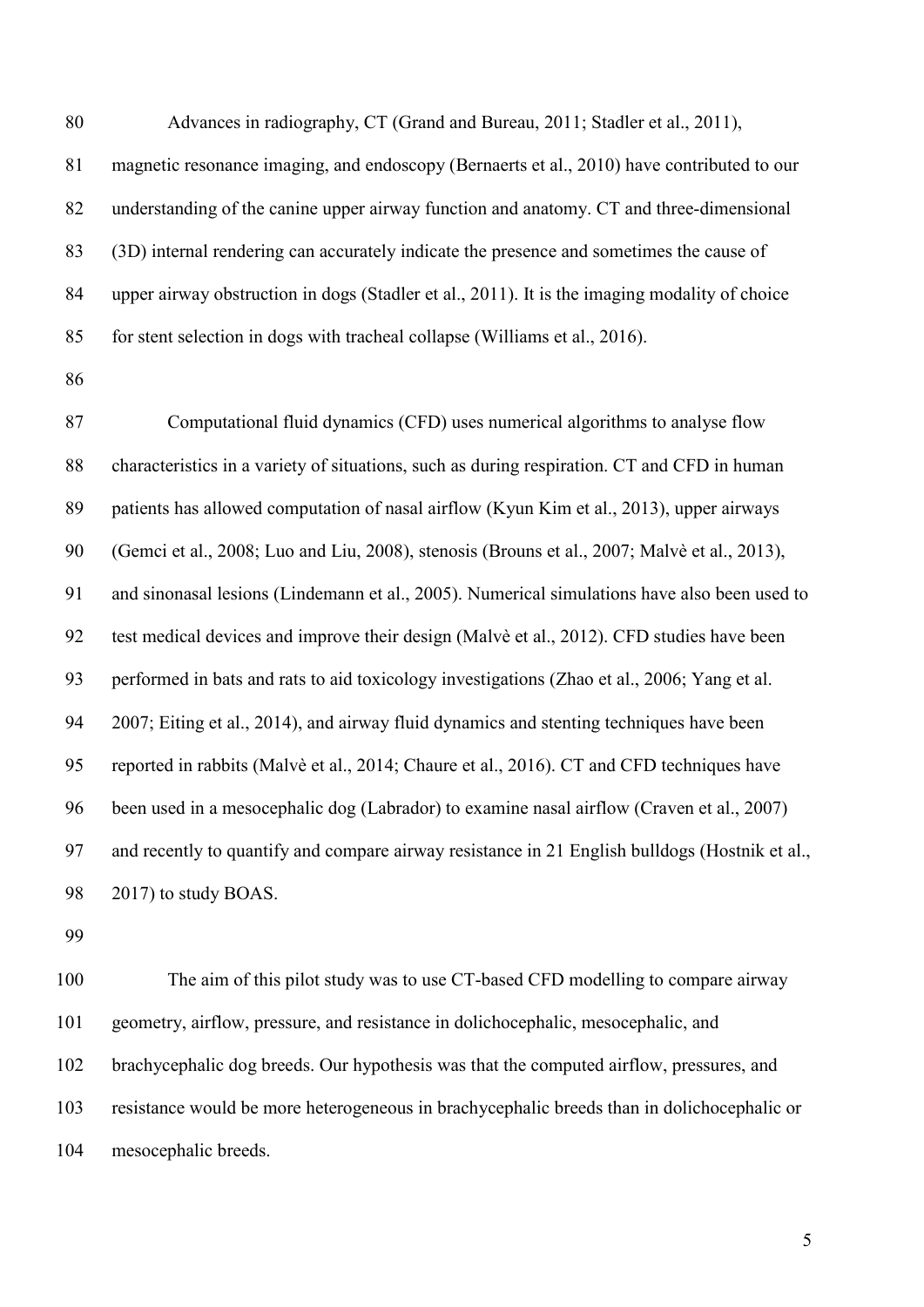#### **Materials and methods**

*Dogs*

 Nine adult client-owned dogs presented to the Veterinary Medicine Hospital of Alfort, France were enrolled in this prospective study. All enrolled dogs required sedation for CT examination for reasons unrelated to this study. Respiratory signs were absent during physical examination in any of the dogs. From 135 dogs scheduled for CT over a period of 18 months, 12 dogs were recruited for this study after exclusion criteria were applied. Exclusion criteria were as follows: dogs requiring intubation for imaging, presence of respiratory or cardiovascular disease, closed glottis, pulmonary abnormalities, intraluminal tracheal mass, or invagination of the dorsal tracheal membrane, vomiting, hypersalivation, tremors or/and myoclonus. Three of the 12 initially enrolled dogs were excluded because abduction of the cordial cord of the larynx was observed during CT reconstruction. Three dolichocephalic dogs (Great Dane, Whippet, and Dachshund), three mesocephalic dogs (Belgian Shepherd, Labrador, and Brittany spaniel), and three brachycephalic dogs (French bulldog, Boxer, and English bulldog) were finally included, based on skull index. Median weight of the nine enrolled dogs was 27.4 kg (range, 10.3–78.6 kg). Food, but not water, was withdrawn 12 h 122 prior to CT examination.

*Ethical approval*

 All procedures were conducted as part of normal veterinary clinical practice with the owner's consent (Art. R242-48, Ordre National de Vétérinaire) and approval from the Head 127 of the Veterinary Medicine Hospital of Alfort, France  $(7<sup>th</sup>$  September 2015).

*Sedation and multidetector computed tomography (MDCT) protocol*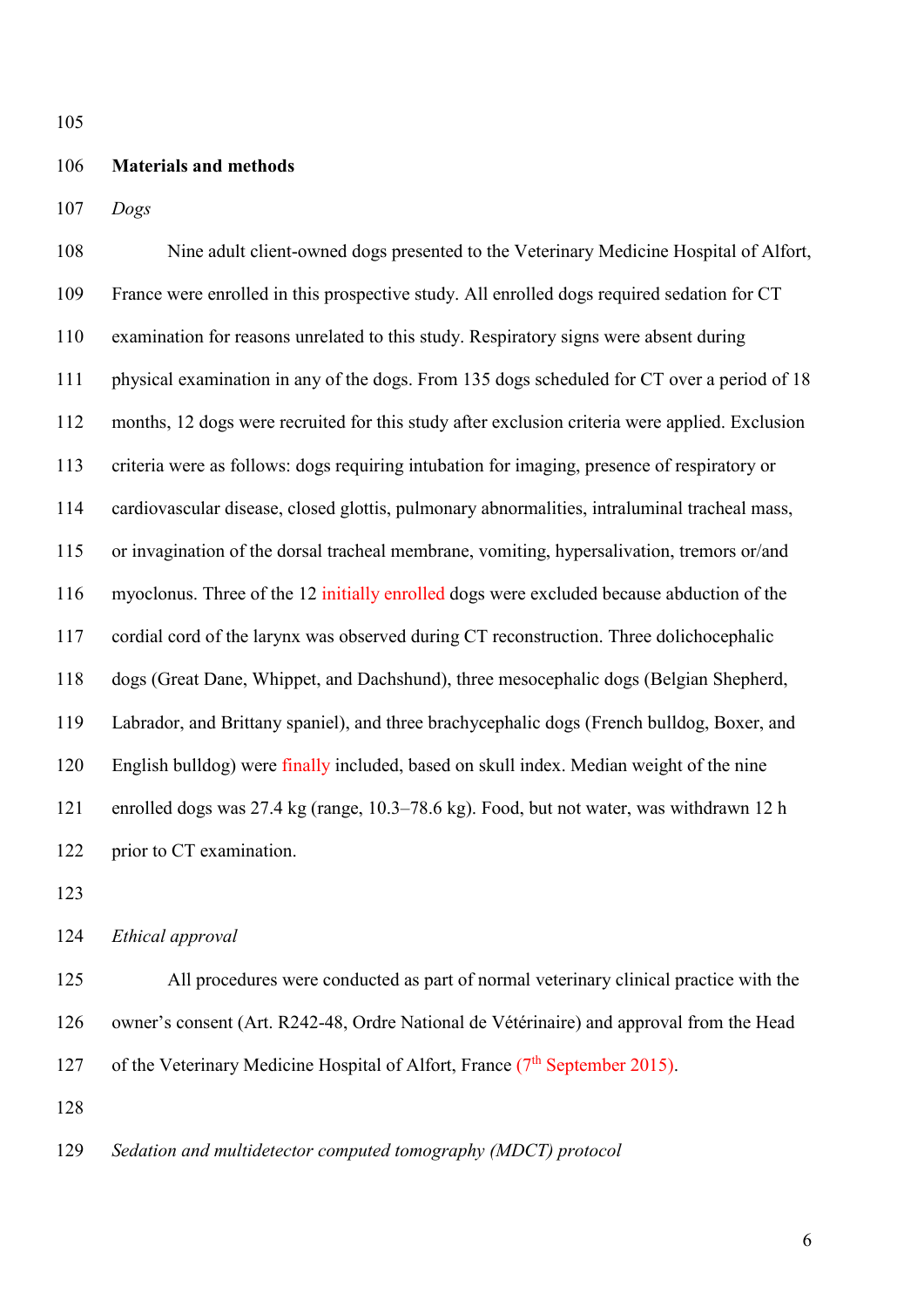All dogs were sedated IM with a combination of 5 μg/kg dexmedetomidine (Dexdomitor, Orion Pharma), 0.3 mg/kg midazolam (Hypnovel, Hoffmann-La Roche), and 0.3 mg/kg butorphanol (Torbugesic, Zoetis). Once sedated, an IV catheter (Delta Med) was aseptically placed in a cephalic vein. IV fluid therapy with crystalloids (Ringer's lactate, B. Braun) was administered at 5 mL/kg/h during the CT procedure. A multiparametric monitor (Vet Care Monitor, B. Braun Vet Care) was used; side-stream capnography in the nares measured respiratory rate and expired CO2 (mmHg); pulse oximetry provided the pulse rate 137 and arterial oxygen saturation; and body temperature (°C) was measured with a rectal thermometer. Physiological parameters were measured every 5 min. Dogs spontaneously breathed room air and were placed in sternal recumbency with the head elevated and the neck fully extended. Images were acquired from the nostrils to the most caudal border of the lungs (Hostnik et al., 2017). Non–contrast-enhanced MDCT examinations were carried out using a 64-detector-row CT system (Brilliance 64; Philips). Images were obtained using a collimation 143 of  $64 \times 0.9$  mm, a matrix of  $512 \times 512$ , tube voltage of 120 kV, tube current of 400 mA, and tube rotation time of 50 s. One millimetre thick images were reconstructed using a high- resolution algorithm. At the conclusion of the CT examination, atipamezole (Alzane, 5 mg/mL, Zoetis) was administered IM at the same volume as dexmedetomidine. Recovery was supervised until complete.

*Image analysis*

 Images were viewed using OsiriX software (v.5.8.2, 64-bit, Pixmeo SARL) with a lung window (window width [WW] 1600; window level [WL] –550). A board-certified radiologist evaluated the images for major abnormalities involving the airways and measurement of the skull index. Images were displayed using a bone window (WW: 1500; WL: 300).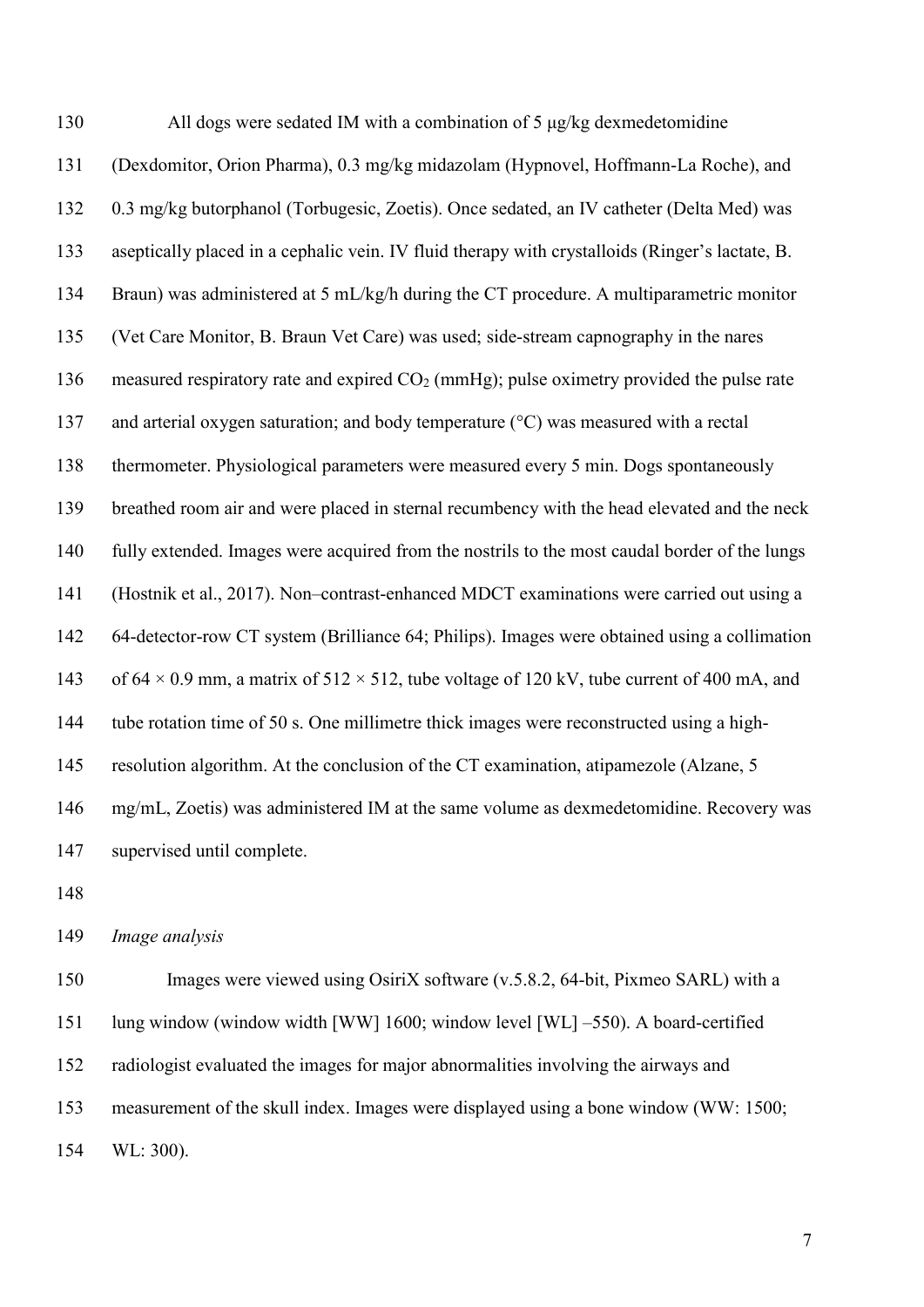## *Measurement of skull index*

| 157 | The skull index was obtained by dividing the skull width by skull length (skull                  |
|-----|--------------------------------------------------------------------------------------------------|
| 158 | width/skull length $\times$ 100). The width was taken at the widest interzygomatic distance. The |
| 159 | length was taken as the distance between the inion (most prominent projection of the occipital   |
| 160 | bone, i.e., the external occipital protuberance) and the prosthion (most forward projecting      |
| 161 | point of the maxillary alveolar process at the midline). A previously reported skull index       |
| 162 | (Koch et al., 2012) was also calculated using the ratio of the length of the skull to the length |
| 163 | of the cerebrum. The length of the cerebrum was defined as the length from the rostral border    |
| 164 | of the cranial cavity to the inion. The width and length were measured using multiplanar         |
| 165 | reconstruction CT images (high-resolution algorithm and displayed on the bone window).           |
| 166 | The results of the skull index measures are summarised in Table 1.                               |
| 167 |                                                                                                  |
| 168 | Geometrical reconstruction and numerical discretization                                          |
| 169 | The DICOM (Digital Imaging and Communications in Medicine) files derived from                    |
| 170 | the CT scans were imported into the image-based geometry reconstruction software                 |
| 171 | (MIMICS, Materialise Software). A manual reconstruction of the upper airway and trachea          |
| 172 | geometry was conducted for each dog (Figs. 1 and 2). The air nasal passage was filled with a     |
| 173 | threshold throughout all contiguous images until the trachea (green colour in Fig. 1, sections   |
| 174 | 1, 2, 3, and 4), generating a 3D solid model. In Fig. 1, the model of the Great Dane is          |
| 175 | depicted in purple as an example.                                                                |
| 176 |                                                                                                  |
|     |                                                                                                  |

 The volume of each model was then subdivided in a CFD mesh consisting of tetrahedral elements in the software package (Ansys IcemCFD, v.16, Ansys). At this stage, the minimum size of all tetrahedral edge lengths was specified to control the number of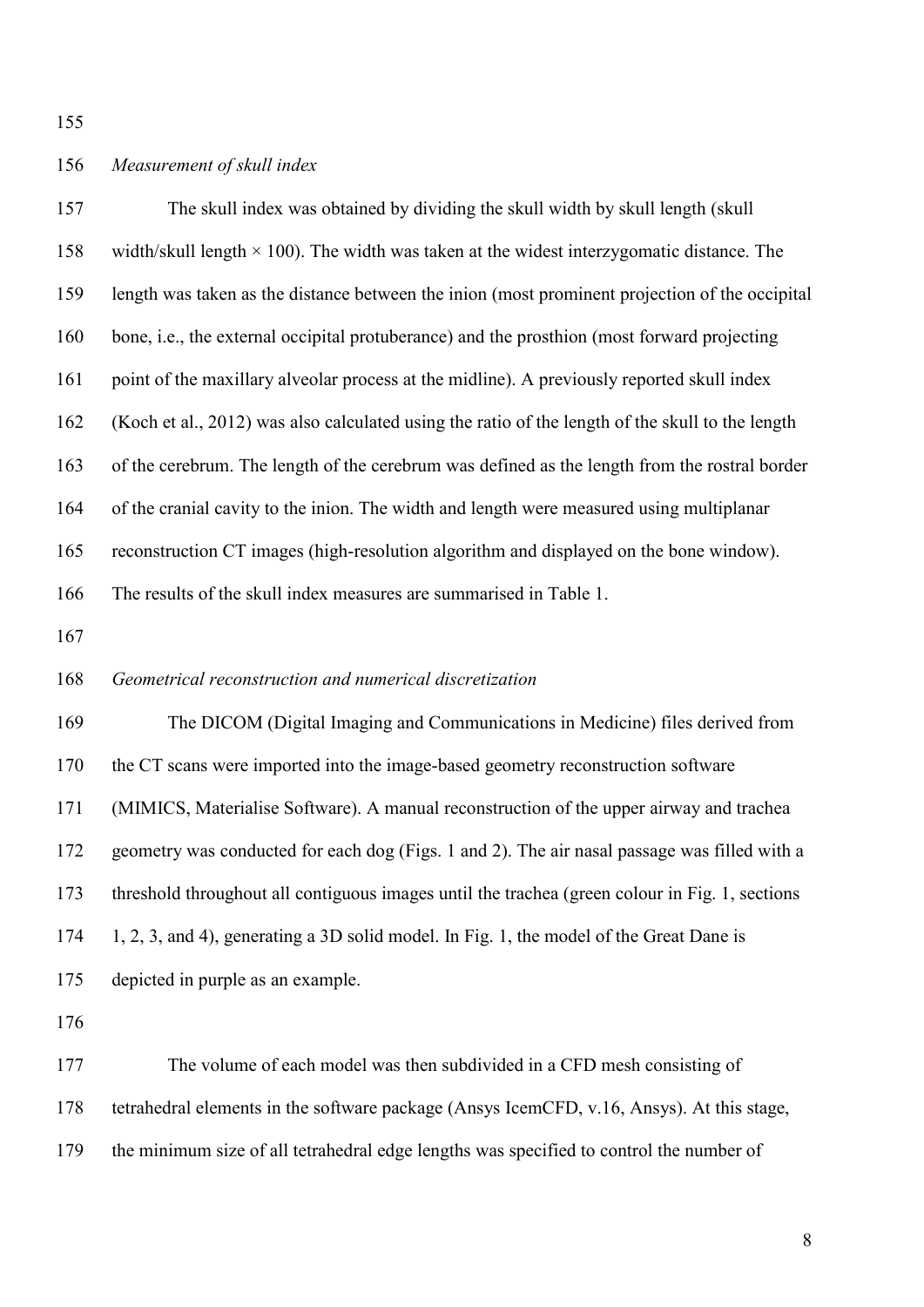elements. Near-wall regions required a denser mesh with more elements (Fig. 3) to capture the gross geometry of the small airways. The minimum edge length varied depending on the 182 skull index type, generating computational grids of approximately  $20 \times 10^6$  elements. A mesh independence analysis was carried out to assess the effect of the computational mesh on the results. The number of elements of the computational mesh was progressively increased, and the pressures at the locations depicted in Fig. 3 were computed and plotted for different mesh densities. Nasal pressure (section 1) seemed independent of the global element number, while the laryngeal and tracheal pressures increased only slightly (in absolute value) with increasing mesh element number (section 2, 3, and 4; Appendix).

*CFD analysis*

 The numerical grids from the nine dogs were imported into a simulation software package (ANSYS CFX, v.16, Ansys). The numerical approach used by this software is explained in the software manual (Ansys, 2016). Continuity and Navier-Stokes equations for turbulent flow were used to solve canine airflow for an incompressible and Newtonian steady 195 fluid (Craven et al., 2009) using an air density of 1.185 kg/m<sup>3</sup> and viscosity of  $1.83 \times 10^{-5}$ 196 Pa⋅s, respectively (Malvè et al., 2013).

 The imposed peak inspiratory flow was as previously published for dolichocephalic and mesocephalic breeds (1.125 L/kg/min; Rozanski et al., 1994) and brachycephalic dogs (0.83 L/kg/min; Bernaerts et al., 2010). These values were first adapted to individual bodyweight by computing different values for each dog and then applied at the nasal aperture representing the model inlet and at the distal tracheal section (model outlet; Fig. 3).

*Resistance evaluation*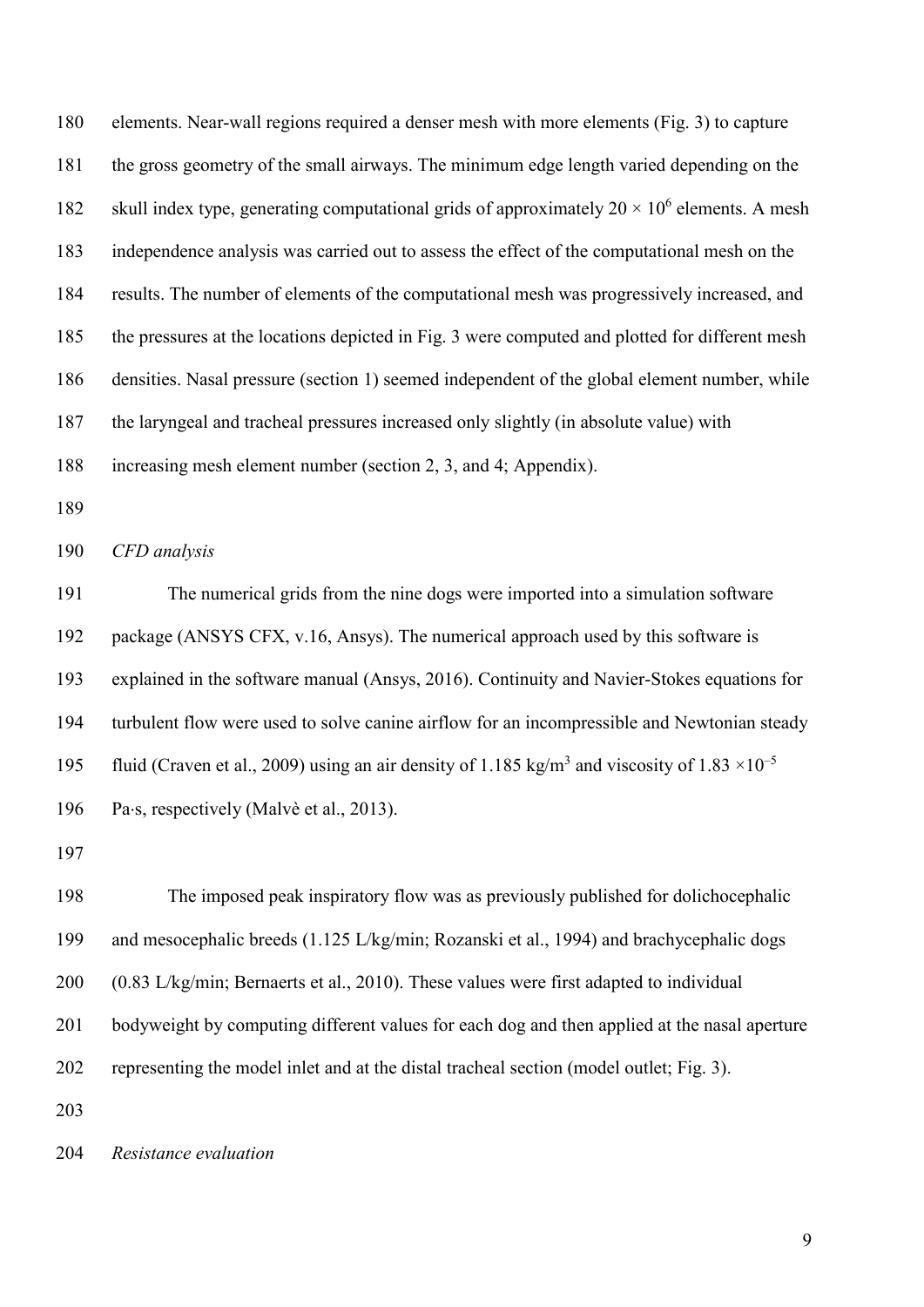| 205 | The upper airway resistance was evaluated using pressure computed at different                     |
|-----|----------------------------------------------------------------------------------------------------|
| 206 | locations of each skull model (Fig. 3). Equivalent locations were used for each skull. The         |
| 207 | upper airway resistance was calculated as follows:                                                 |
| 208 | Resistance (cmH <sub>2</sub> O/L/min) = $\Delta p$ (cmH <sub>2</sub> O)/flow (L/min)               |
| 209 | where $\Delta p$ is the pressure difference between two anatomical locations and the flow is       |
| 210 | calculated as the mean airflow passing through these sections.                                     |
| 211 |                                                                                                    |
| 212 | Additional details are as follows: section 1, between the nasal entrance and the                   |
| 213 | proximal larynx, which was taken at 1 cm inside the nasal cavity; sections 2 and 3, between        |
| 214 | the proximal and distal larynx, which was taken 2 cm above and below the larynx,                   |
| 215 | respectively; and section 4, between the larynx and trachea, which was taken 10 cm from the        |
| 216 | larynx, inside the trachea. The location of sections 2, 3, and 4 varied slightly and in            |
| 217 | proportion to the tracheal length for each dog. Pressure difference $(\Delta p)$ and resistance    |
| 218 | between the nose and larynx were computed using sections 1 and 2 (Fig. 3), while $\Delta p$ and    |
| 219 | resistance between the larynx and trachea were computed using sections 2 and 3. Section 4          |
| 220 | was used only for the mesh sensitivity analysis described previously.                              |
| 221 |                                                                                                    |
| 222 | <b>Results</b>                                                                                     |
| 223 | The airflow $(\Delta p)$ and resistance between the nose and larynx and between the larynx         |
| 224 | and trachea for each dog breed are summarised in Tables 2 and 3, respectively. The flow            |
| 225 | inside the upper airway and trachea is depicted in Fig. 4, using streamlines that represented      |
| 226 | the spatial direction of the flow coloured with the velocity intensity $(0\n-20 \text{ m/s})$ .    |
| 227 |                                                                                                    |
| 228 | The upper airway and trachea in dolichocephalic and mesocephalic dogs generated                    |
| 229 | similar velocity and pressure maps. The flow velocity inside the sinus was low $(1 \text{ m/s})$ ; |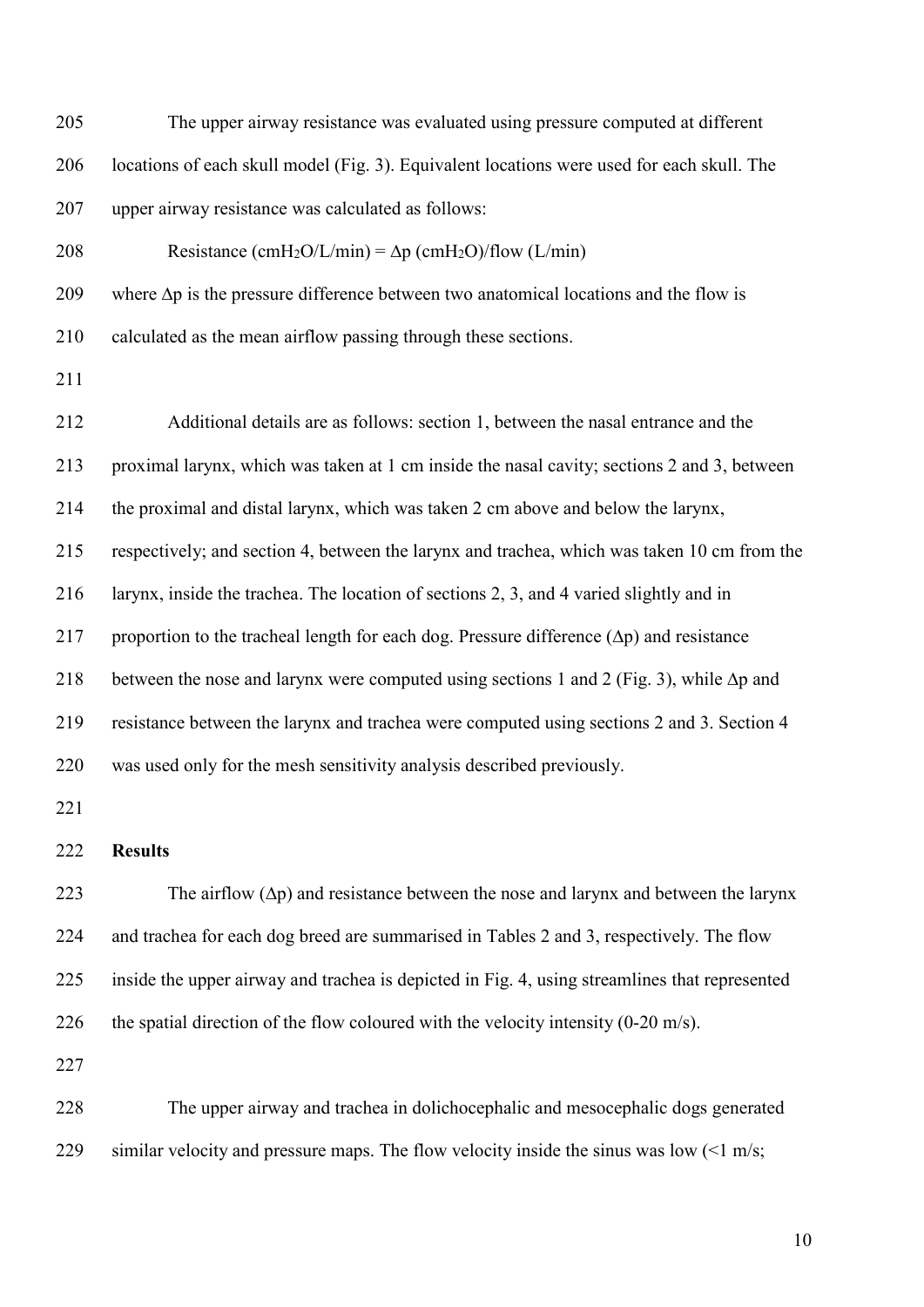| 230 | depicted in dark blue in Fig. 4 and indicated by blue arrows). The flow velocity in nasal                  |
|-----|------------------------------------------------------------------------------------------------------------|
| 231 | cavities and the ethmoidal- and maxillo-turbinate regions ranged from 0 to 11.11 m/s. In                   |
| 232 | contrast, numerically higher flow velocity was observed for the Boxer and English bulldog in               |
| 233 | the hard palate at the maxillo-turbinate region and at the larynx, respectively $(20 \text{ m/s},$         |
| 234 | depicted in red and indicated by red arrows, Figs. 4g and 4i).                                             |
| 235 |                                                                                                            |
| 236 | The pressure map inside the upper airway and trachea is shown in Fig. 5 (legend                            |
| 237 | values range from $-10$ to 10 cmH <sub>2</sub> O in terms of the atmospheric pressure). For each           |
| 238 | dolichocephalic and mesocephalic dog, the pressure contours showed an almost uniform                       |
| 239 | pressure (2-4 cmH <sub>2</sub> O) distribution in the upper airway (Fig. 5, upper and median panel). Only  |
| 240 | the Whippet (Fig. 5b) demonstrated some local pressure increase in the nares (depicted in                  |
| 241 | yellow and indicated by a yellow arrow; Fig. 5b). In contrast, the brachycephalic dogs had                 |
| 242 | highly nonhomogeneous pressure distributions (2-10 cmH <sub>2</sub> O). In the French bulldog, a           |
| 243 | pressure difference of 2-4 cmH <sub>2</sub> O was observed in the section just proximal to the soft palate |
| 244 | (Fig. 5h, lower panel, depicted in yellow and indicated by a yellow arrow).                                |
| 245 |                                                                                                            |
| 246 | In the English bulldog, $\Delta p$ of approximately 14 cmH <sub>2</sub> O (from light green to dark blue)  |
| 247 | was observed (Figs. 5i and 6a, blue and green arrows; dark blue is due to sudden low pressure              |
| 248 | caused by the stenosis upstream). This was attributed to high velocity flow (20 m/s)                       |
| 249 | immediately caudally to the stenosis (red colour in Fig. 4i and 6b, indicated by the red                   |
| 250 | arrow).                                                                                                    |
| 251 |                                                                                                            |
| 252 | In the Boxer (Fig. 5g), different colours (red, green, and yellow indicated by                             |
| 253 | respectively coloured arrows) represent abrupt pressure changes. Red indicates peak pressure               |
| 254 | caused by a constriction downstream to the skull, proximal to the larynx. This dog had an                  |
|     |                                                                                                            |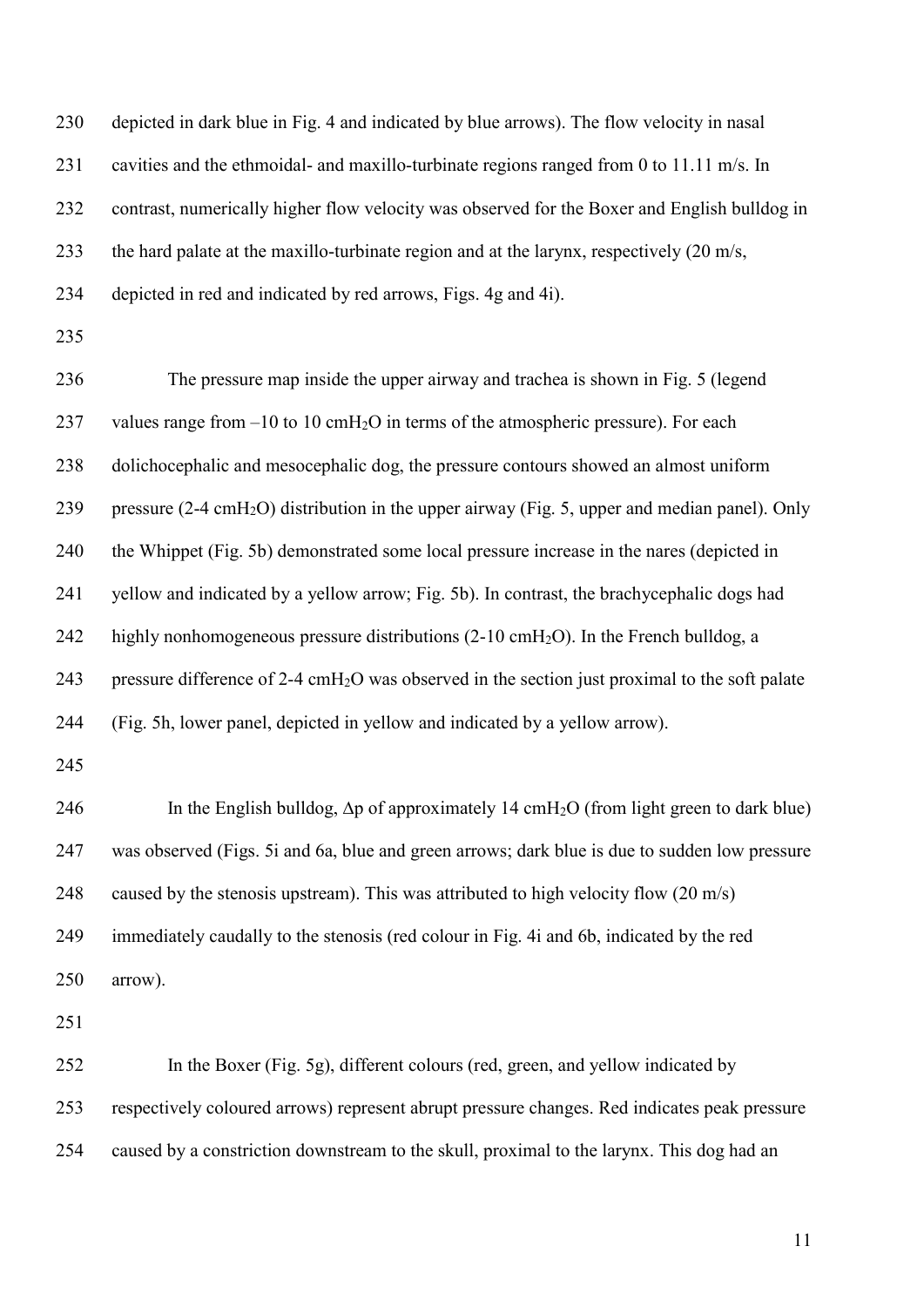255 abnormal pressure decrease between the nasal cavities and the sinus  $(10-2 \text{ cmH}_2\text{O})$ , which was not observed in the other eight dogs (Figs. 5 and 7). This indicates asymmetric left and right nasal cavities and uneven pressure distribution (Fig. 7a) and resistance due to local flow acceleration (Figs. 7a and 7b). There was a local increase in flow velocity in the left nasal cavity (depicted in red, Fig. 7b). The pressure in Fig. 7a has a different threshold to Fig. 5g. This emphasizes the dramatic increase in pressure in the Boxer compared with the other breeds and demonstrates that there were local variations in pressure regions in the skull of this dog.

 Stenotic anatomical regions in brachycephalic breeds caused flow variations (Figs. 6 and 7) and, as a consequence, variations in pressure and the resistance (Figs. 8 and 9). In Figs. 8 and 9, respectively, ∆p and resistance are plotted and compared between breeds, including data from a close-up view for each group. All dogs exhibited ∆p proximal and distal to the larynx (Fig. 8), but this was especially enhanced in the English bulldog (Figs. 5i, 8b, and 8b.3). The largest pressure reduction was reflected in computed resistance (Figs. 8 and 9b). Resistance to airflow between the nose, larynx, and trachea (Fig. 9) was numerically higher in brachycephalic dogs (Tables 2 and 3). Brachycephalic dogs had numerically higher resistance between the nose and larynx than mesocephalic or dolicocephalic dogs (Figs. 9a and 9a.3).

### **Discussion**

 This study demonstrates that it is possible to examine pressure and resistance noninvasively in the canine upper airways and trachea for different skull conformations using a CT-based CFD technique that is widely used in humans. There are several reported approaches to determine skull index (Koch et al., 2012). The values obtained in the present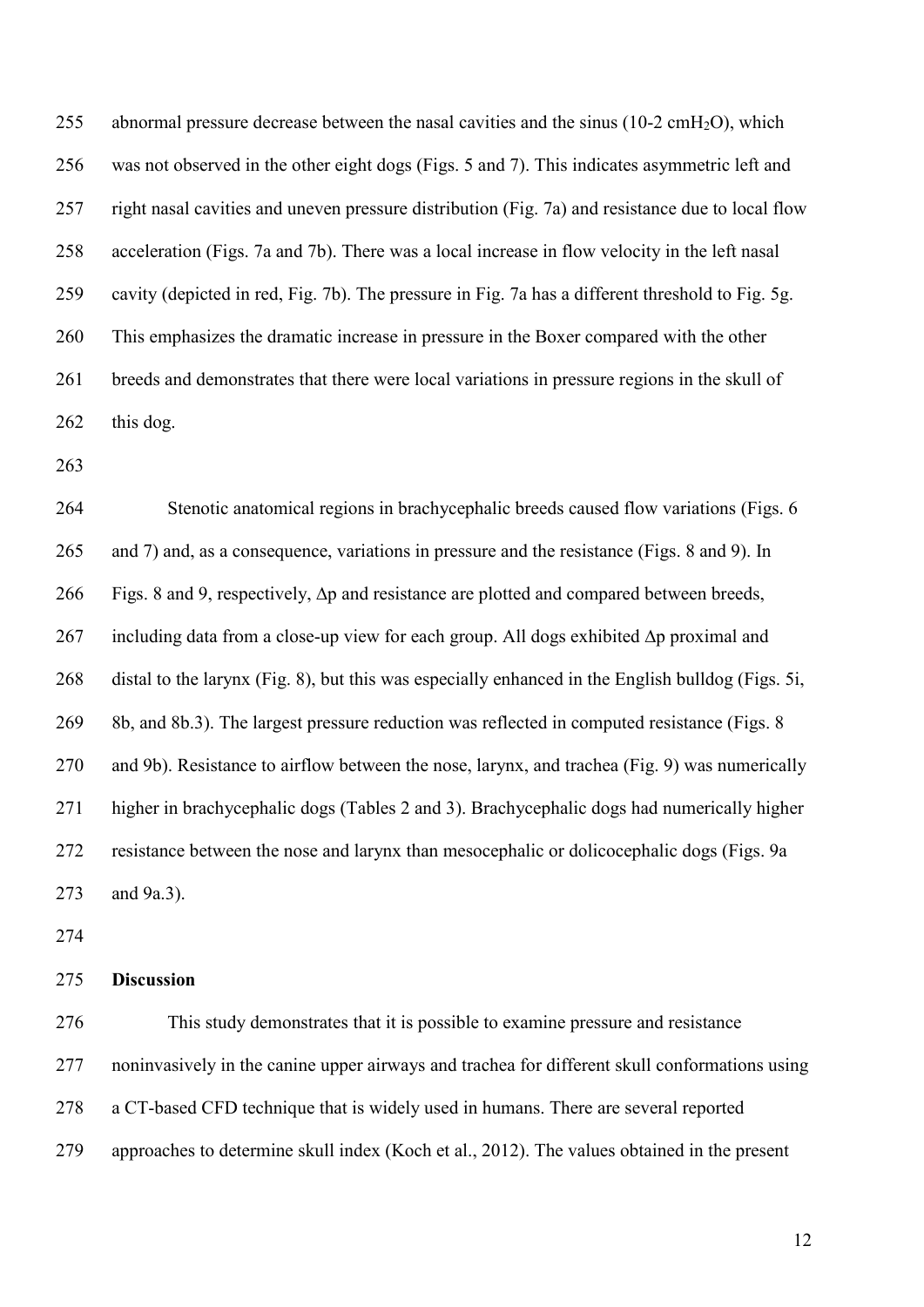studies differ from those previously published (mesocephalic, *n*=39; brachycephalic, *n*=52; Evans and de Lahunta, 2012) and this may be related to the measurement technique, as previous studies used either conventional radiographic films (Regodon et al., 1993), or external measurements with a soft measuring tape (Packer et al. (2015), measuring the muzzle and cranial length. To our knowledge, there are no published studies investigating relationships between the degree of brachycephaly using skull measurements and the severity of clinical signs.

 In this pilot study, different brachycephalic breeds presented a wide degree of variation in computed airflow resistance, despite the lack of respiratory signs. Increased upper airway resistance results in increased respiratory effort, clinically visible as respiratory distress or decreased airflow due to prolonged inspiratory time (Pardali et al., 2010). Stenosis, high pressure and increased airflow resistance were detected in the hard palate at the maxillo- turbinate region of the Boxer and in the larynx of the English bulldog. Furthermore, in the geometric reconstruction, we observed tracheal hypoplasia in the English bulldog, a breed known to be predisposed to tracheal hypoplasia (Coyne and Fingland, 1992). The computed resistance and ∆p were extremely high. Brachycephalic breeds can have anatomical differences, potentially predisposing individual dogs to respiratory signs. Packer et al. (2015) concluded that breeding for flatter faces dramatically increases the risk of chronic airway obstruction in dogs and could result in an unintentional pathology which could be detrimental to animal welfare. Our results suggest that although the upper airway anatomy in the dogs we studied was genetically altered, they were able to compensate by breathing through their oral cavity during our examinations, resulting in high respiratory rates and lower tidal volumes, perhaps predisposing to a sedentary lifestyle.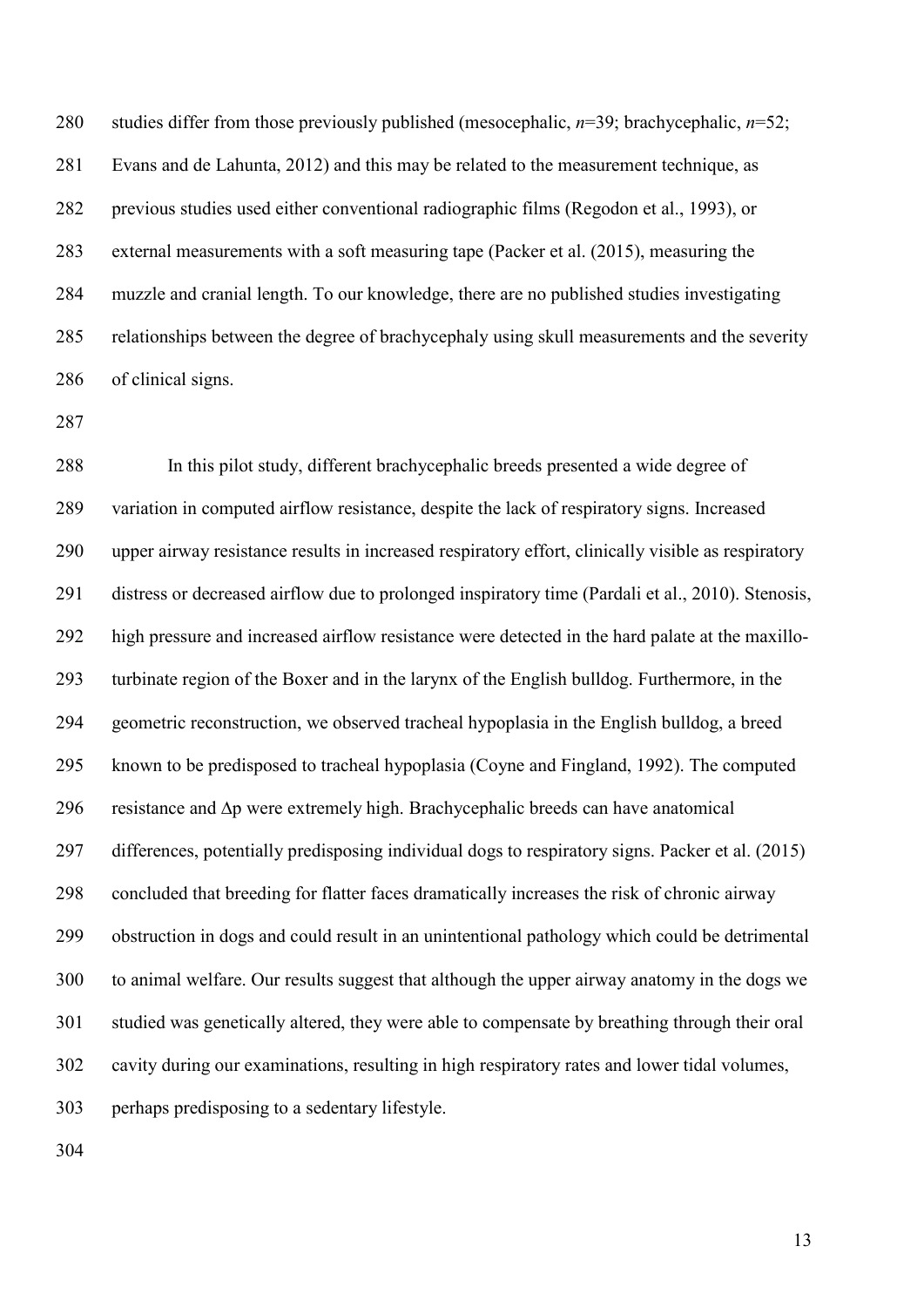We believe that simply resecting the nares and a portion of the soft palate does not correct the basic problem in dogs with BOAS. Upper airway resistance and ∆p were numerically higher in all brachycephalic breeds in our study, especially in the ethmoidal region, reflecting the findings of Hostnik et al. (2017). The ethmoidal region, especially the edematous mucosa, has been proposed as important in airway disease of brachycephalic dogs; however currently, the only surgical correction available is nasal turbinectomy (Oechtering et al., 2016). Our findings document previously unreported (Lorenzi et al., 2009) anatomical regions that could be pathologically altered in brachycephalic dogs, which are not treated using current surgical techniques (Riecks et al., 2009; Fasanella et al., 2010). Hence, breed standards for at least some brachycephalic dogs could be problematic. Our numerical computations demonstrate that the entire skull shape of the brachycephalic dogs studied leads to severe airflow limitation and obstruction in the nasal passageways, larynx, and trachea.

 A limitation of this study is that we used previously reported inspiratory flow rates (Rozanski et al., 1994; Bernaerts et al., 2010) and adapted them to each dog's bodyweight. Nevertheless, different breeds could have different inspiratory flow rates, especially brachycephalic dogs, and discrepancies might exist between computed and real values. Additionally, 3D geometries are considered rigid and therefore do not account for airway compliance. However, because of the relative inflexibility of the nasal cavity (Hostnik et al., 2017), this is not expected to affect our major conclusions. Another study limitation is that CT images were taken in sternal recumbency to maintain a physiological position. The natural standing position could somewhat modify anatomical geometry (Wei et al., 2017), as could sedation, which might relax the musculature around the larynx. Finally, statistical analyses to compare different skull index types was not performed. However, the goal of this work was not to determine statistically significant differences in airflow relationships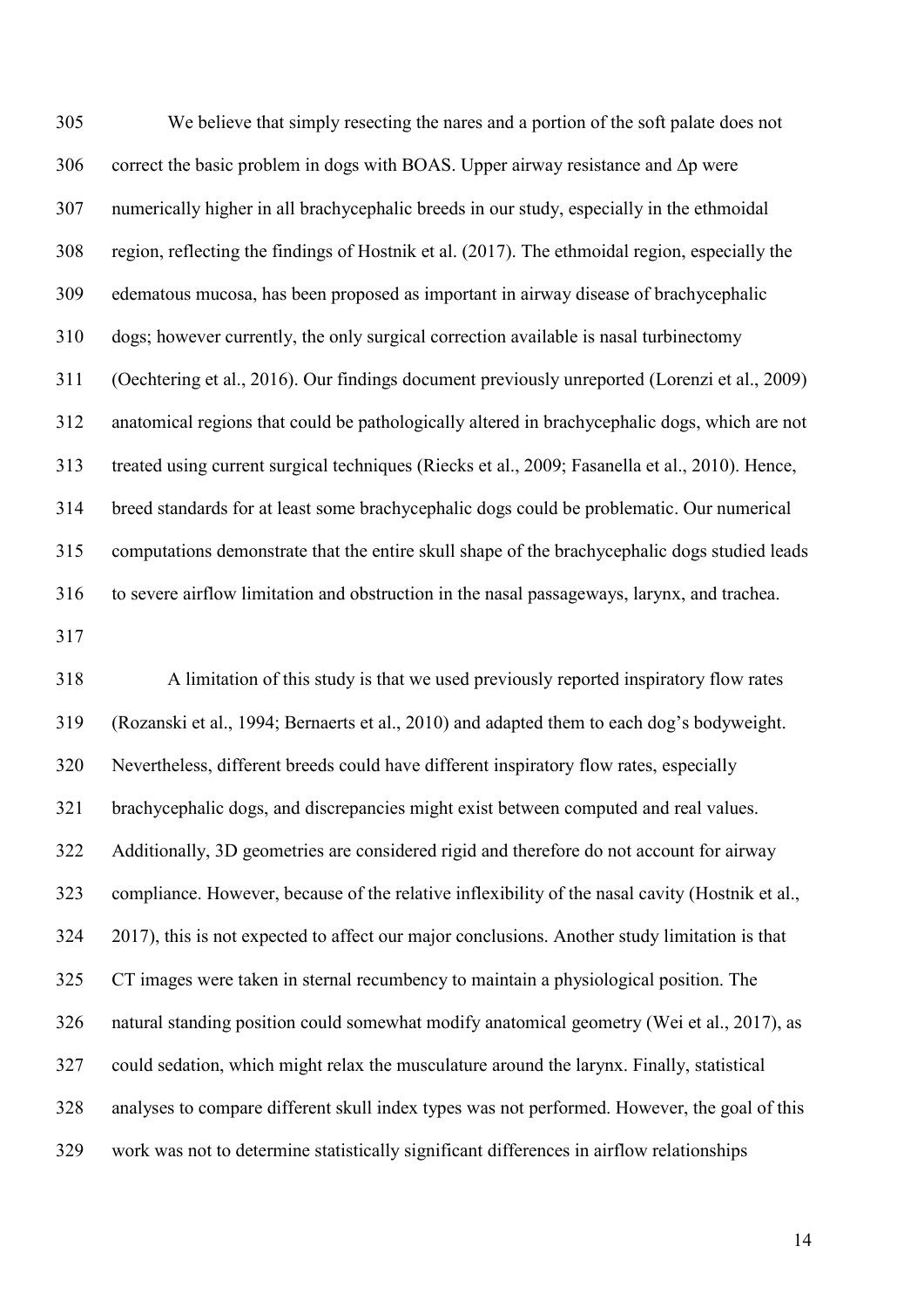between skull index types, but rather to demonstrate the feasibility of CFD for the quantification of upper airway resistance in nine dogs of different breeds. **Conclusions** CT-based CFD is a non-invasive technique that can demonstrate changes in airway pressure and resistance in different dog breeds. In brachycephalic dogs, we were able to identify numerically different pressure distributions compared with dolichocephalic and mesocephalic dogs, demonstrating differences in the nasal apertures or soft palate. This method could support clinical decision making and surgical planning in cases of obstructive upper airway and tracheal disease. CT-based CFD simulations should be further evaluated as diagnostic tools to improve clinical outcomes and better understand anatomical predisposition the risk of BOAS. **Conflict of interest statement** None of the authors has any financial or personal relationships that could inappropriately influence or bias the content of the paper. **Acknowledgements** Dr. Malvè and Dr. Fernández-Parra gratefully acknowledge the support of the Spanish Ministry of Economy, Industry and Competitiveness through the research project DPI2017- 83259-R (AEI/FEDER, UE). The support of the Institute of Health Carlos III (ISCIII) through the CIBER-BBN initiative is highly appreciated. We acknowledge the editing assistance of Professor Tanya Duke (Department of Small Animal Clinical Science, Western College of Veterinary Medicine, University of Saskatchewan).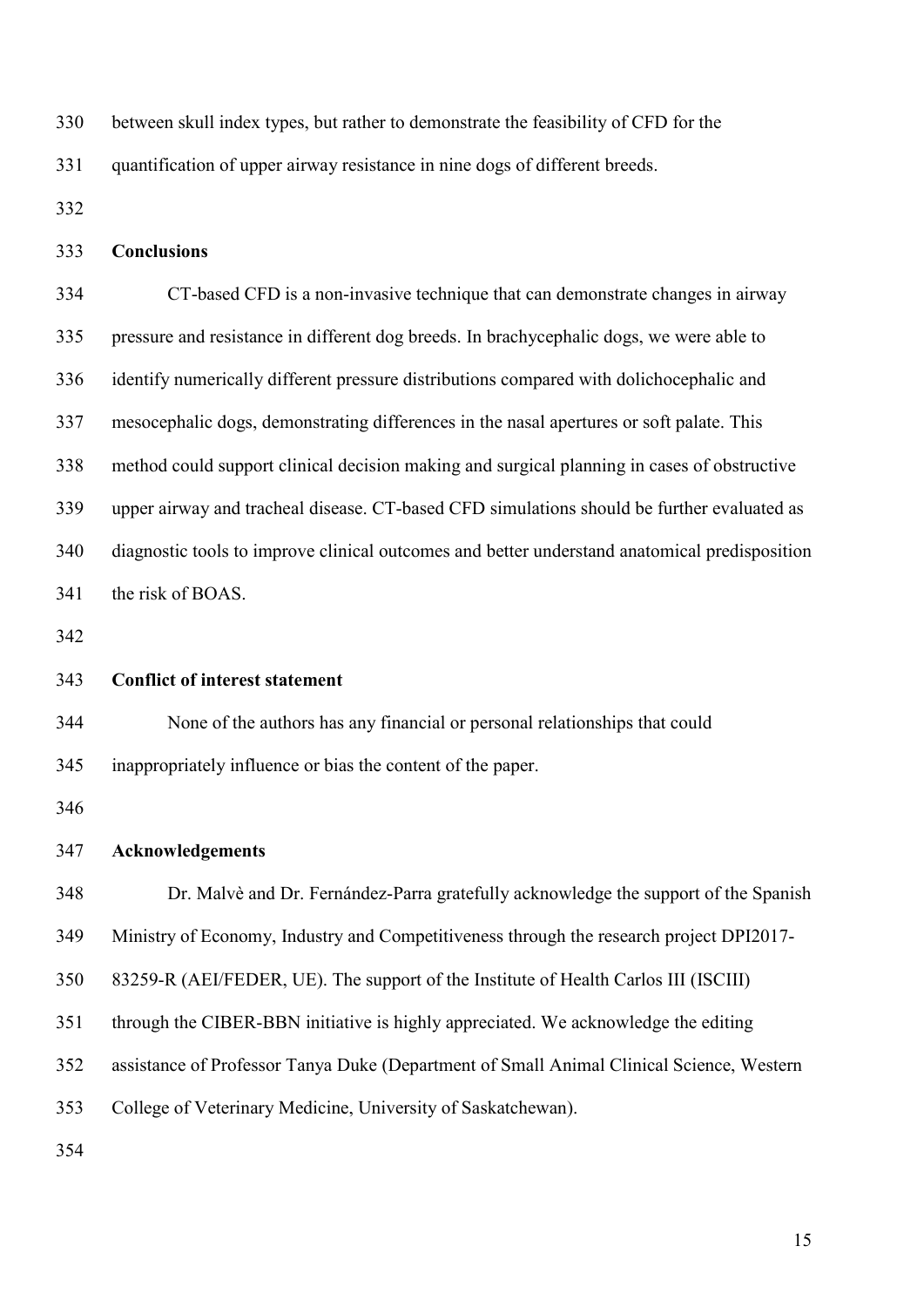#### **Appendix: Supplementary material**

- Supplementary data associated with this article can be found, in the online version, at
- doi: …'

- Amis, T. C., Kurpershoek, C., 1986. Tidal breathing flow-volume loop analysis for clinical assessment of airway obstruction in conscious dogs. American Journal of Veterinary Research 47, 1002-1006.
- Amis, T. C., O'Neill, N., Van der Touw, T., Brancatisano, A., 1996. Control of epiglottic position in dogs: role of negative upper airway pressure. Respiration Physiology and Neurobiology 105, 187-194.
- 367<br>368 Ansys Inc., 2016. Ansys CFX Theory Manual v.16. Ansys Software Canonsburg, PA, USA.
- 369<br>370 Balakrishnan A., King LG., 2014. Updates on pulmonary function testing in small animals. Veterinary Clinics of North America: Small Animal Practice 44, 1-18.
- 372<br>373 Bedenice, D., Rozanski, E., Bach, J., Lofgren, J., Hoffman, A. M., 2006. Canine awake head-374 out plethysmography (hop): characterization of external resistive loading and<br>375 spontaneous laryngeal paralysis. Respiration Physiology and Neurobiology 15 spontaneous laryngeal paralysis. Respiration Physiology and Neurobiology 151, 61-73.
- Bernaerts, F., Talavera, J., Leemans, J., Hamaide, A., Claeys, S., Kirschvink, N., Clercx, C., 379 2010. Description of original endoscopic findings and respiratory functional<br>380 ssessment using barometric whole-body plethysmography in dogs suffering assessment using barometric whole-body plethysmography in dogs suffering from brachycephalic airway obstruction syndrome. The Veterinary Journal 183, 95-102.
- Brouns, M., Jayaraju, S. T., Lacor, C., Mey, J. D., Noppen, M., Vincken, W., Verbanck, S., 2007. Tracheal stenosis: a fluid dynamics study. Journal of Applied Physiology 102, 1178-1184.
- Chaure, J., Serrano, C., Férnandez-Parra, R., Peña, E., Lostalé, F., De Gregorio, M. A., Martínez, M. A. and Malvè, M. On Studying the Interaction Between Different Stent Models and Rabbit Tracheal Tissue: Numerical, Endoscopic and Histological Comparison. Annals of Biomedical Engineering 44, 368-381.
- Coyne, B. E., Fingland, R. B., 1992. Hypoplasia of the trachea in dogs: 103 cases (1974- 1990). Journal of American Veterinary Medical Association 201, 768-772.
- Craven, B. A., Neuberger, T., Paterson, E. G., Webb, A. G., Josephson, E. M., Morrison, E. E., Settles, G. S., 2007. Reconstruction and morphometric analysis of the nasal airway of the dog (*canis familiaris*) and implications regarding olfactory airflow. Anatomical Record (Hoboken N. J.) 290, 1325-1340.
-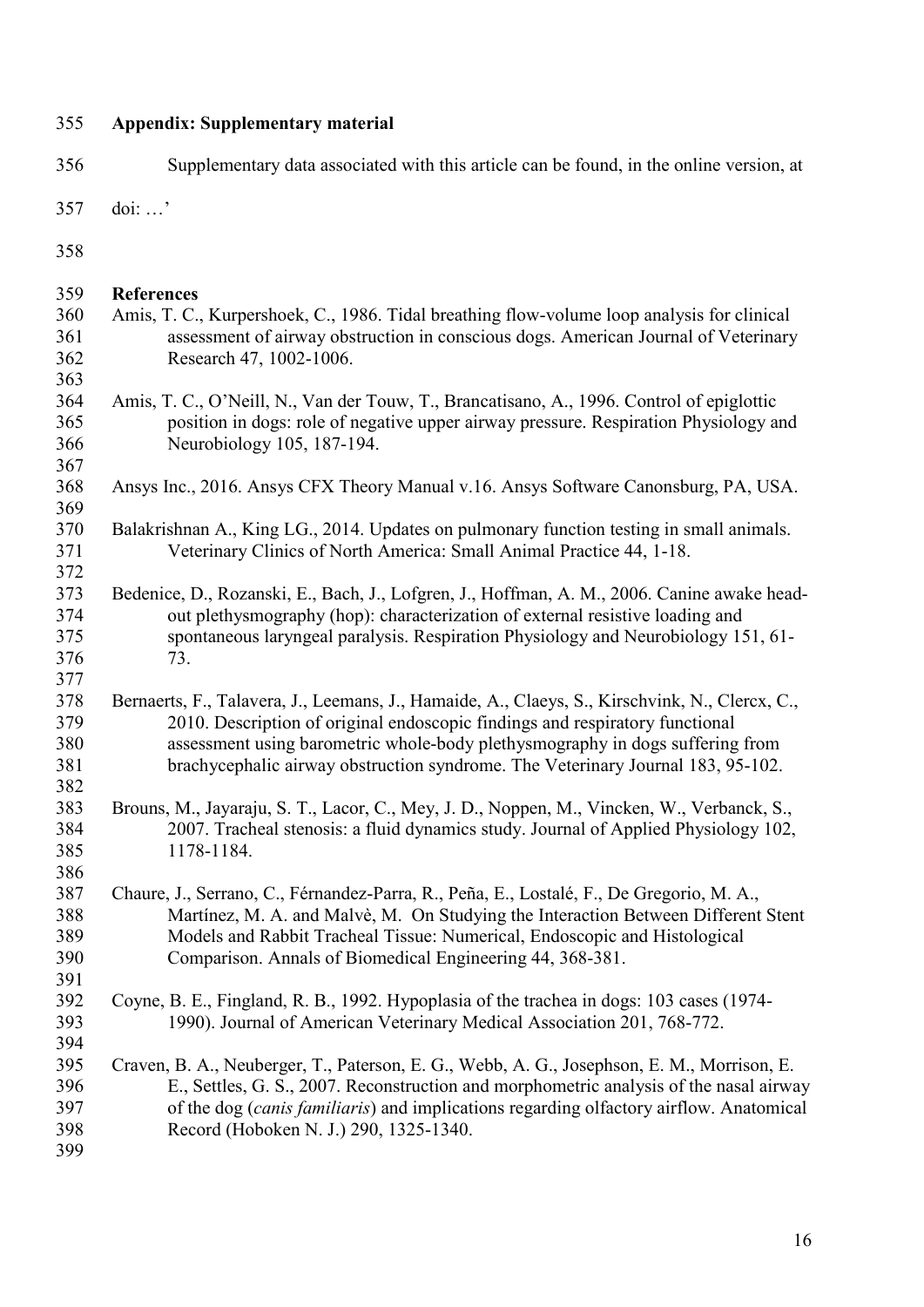| 400<br>401 | Craven, B. A., Paterson, E. G., Settles, G. S., Lawson, M. J., 2009. Development and<br>verification of a high-fidelity computational fluid dynamics model of canine nasal |
|------------|----------------------------------------------------------------------------------------------------------------------------------------------------------------------------|
| 402        | airflow. Journal of Biomechanical Engineering 131, 091002.                                                                                                                 |
| 403        |                                                                                                                                                                            |
| 404        | Dunié-Mérigot, A., Bouvy, B., Poncet, C. M., 2010. Comparative use of CO2 laser, diode                                                                                     |
| 405        | laser and monopolar electrocautery for resection of the soft palate in dogs with                                                                                           |
| 406        | brachycephalic airway obstructive syndrome. Veterinary Record 167, 700-704.                                                                                                |
| 407        |                                                                                                                                                                            |
| 408        | Eiting, T. P., Smith, T. D., Perot, J. B., Dumont, E. R., 2014. The role of the olfactory                                                                                  |
| 409        | recess in olfactory airflow. The Journal of Experimental Biology 217, 1799-1803.                                                                                           |
| 410        |                                                                                                                                                                            |
| 411        | Evans, H.E., de Lahunta, A., 2012. The skeleton. In: Miller's anatomy of the dog, Fourth                                                                                   |
| 412        | Edn. Saunders Elsevier, St. Louis, MO, USA, pp.87-88.                                                                                                                      |
| 413        |                                                                                                                                                                            |
| 414        | Fasanella, F. J., Shivley, J. M., Wardlaw, J. L., Givaruangsawat, M. S., 2010. Brachycephalic                                                                              |
| 415        | airway obstructive syndrome in dogs: 90 cases (1991-2008). Journal of American                                                                                             |
| 416        | Veterinary Medical Association 237, 1048-1051.                                                                                                                             |
| 417        |                                                                                                                                                                            |
| 418        | Gemci, T., Ponyavin, V., Chen, Y., Chen, H., Collins, R., 2008. Computational model of                                                                                     |
| 419        | airflow in upper 17 generations of human respiratory tract. Journal of Biomechanics                                                                                        |
| 420        | 41, 2047-2054.                                                                                                                                                             |
| 421        |                                                                                                                                                                            |
| 422        | Grand, J. G., Bureau, S., 2011. Structural characteristics of the soft palate and meatus                                                                                   |
| 423        | nasopharyngeus in brachycephalic and non-brachycephalic dogs analyzed by CT.                                                                                               |
| 424        | Journal of Small Animal Practice 52, 232-239.                                                                                                                              |
| 425        |                                                                                                                                                                            |
| 426        | Hoffman, A. M., 2007. Airway physiology and clinical function testing. Veterinary Clinics of                                                                               |
| 427        | North America: Small Animal Practice 37, 829-843.                                                                                                                          |
| 428        |                                                                                                                                                                            |
| 429        | Hostnik, E. T., Scansen, B. A., Zielinski, R., Ghadiali, S. M., 2017. Quantification of nasal                                                                              |
| 430        | airflow resistance in English bulldog using computing tomography and computational                                                                                         |
| 431        | fluid dynamics. Veterinary Radiology and Ultrasound 58, 1-10.                                                                                                              |
| 432        |                                                                                                                                                                            |
| 433        | Koch, D., Wiestner, T., Balli, A., Montavon, P., Michel, E., Scharf, G., Arnold, S., 2012.                                                                                 |
| 434        | Proposal for a new radiological index to determine skull conformation in the dog.                                                                                          |
| 435        | Schweizer Archiv Für Tierheilkunde154, 217-220.                                                                                                                            |
| 436        |                                                                                                                                                                            |
| 437        | Koch, D. A., Rosaspina, M., Wiestner, T., Wiestner, T., Mantovan, P. M., 2014. Comparative                                                                                 |
| 438        | investigations on the upper respiratory tract in Norwich terriers, brachycephalic and                                                                                      |
| 439        | mesaticephalic dogs. Schweizer Archiv Tierheilkunde 156, 119-124.                                                                                                          |
| 440        |                                                                                                                                                                            |
| 441        | Kyun Kim, S., Na, Y., Kim, J. I., Chung, S. K., 2013, Patient specific CFD models of nasal                                                                                 |
| 442        | airflow: Overview of the methods and challenges. Journal of Biomechanics 46, 299-                                                                                          |
| 443        | 306.                                                                                                                                                                       |
| 444        |                                                                                                                                                                            |
| 445        | Lawson, M. J., Craven, B. A., Paterson, E. G., Settles, G. S., 2012. A computational study of                                                                              |
| 446        | odorant transport and deposition in the canine nasal cavity: implications for olfaction.                                                                                   |
| 447        | Chemical Senses. 37, 553-566.                                                                                                                                              |
| 448        |                                                                                                                                                                            |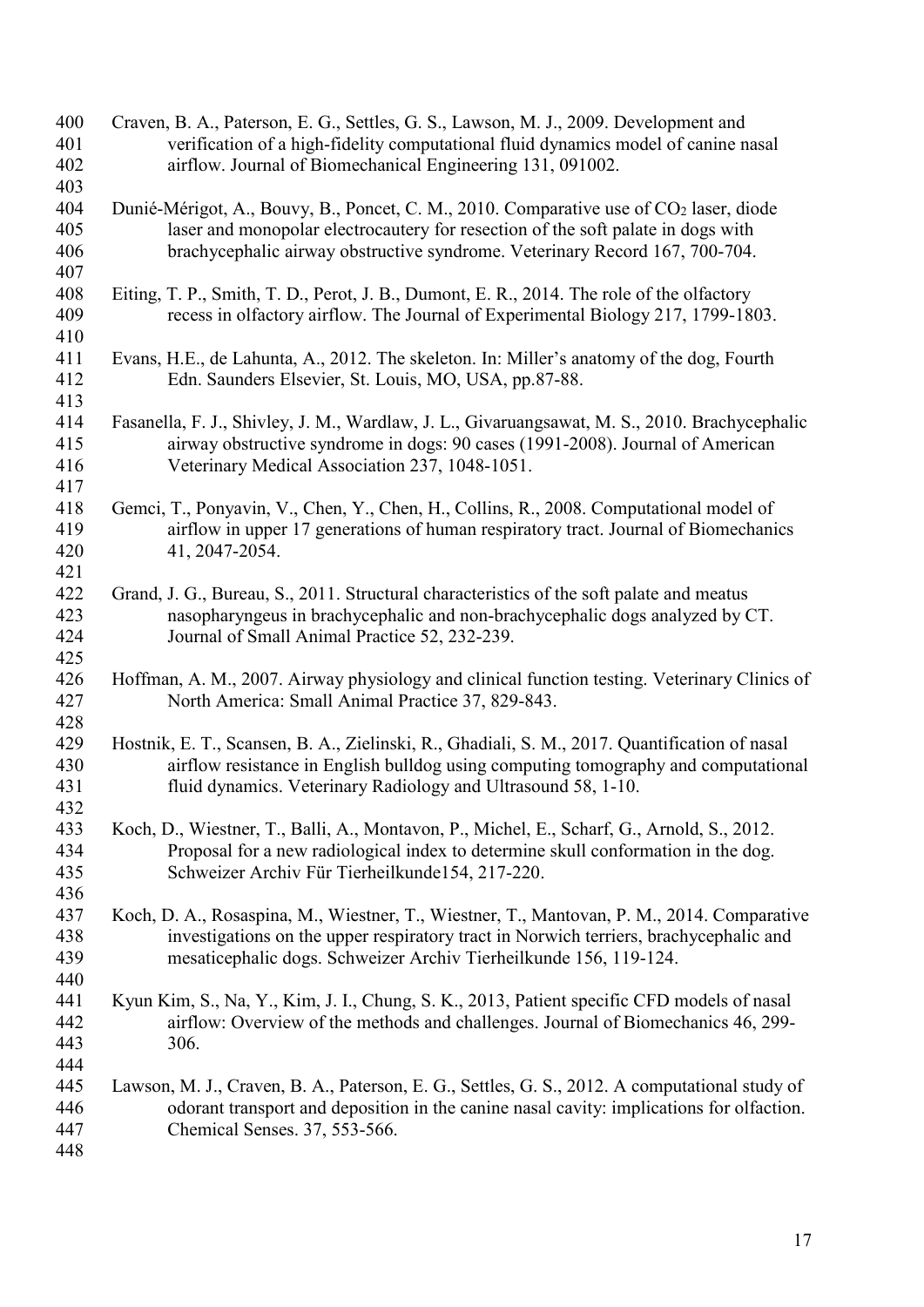| 449<br>450 | Lindemann, J., Brambs, H. J., Kech, T., Wiesmiller, K. M., Rettinger, G., Pless, D., 2005.<br>Numerical simulation of intranasal airflow after radical sinus surgery. American |
|------------|--------------------------------------------------------------------------------------------------------------------------------------------------------------------------------|
| 451<br>452 | Journal of Otolaryngology 26, 175-180.                                                                                                                                         |
| 453        | Liu, N. C., Sargan, D. R., Adams, V. J., Ladlow, J. F., 2015. Characterization of                                                                                              |
| 454        | brachycephalic obstructive airway syndrome in French bulldogs using whole-body                                                                                                 |
| 455        | barometric plethysmography. PLoS One 10, e0130741.                                                                                                                             |
| 456        |                                                                                                                                                                                |
| 457        | Lorenzi, D., Bertoncello, D., Drigo, M., 2009. Bronchial abnormalities found in a consecutive                                                                                  |
| 458<br>459 | series of 40 brachycephalic dogs. Journal of American Veterinary Medical<br>Association 235, 835-840.                                                                          |
| 460        |                                                                                                                                                                                |
| 461        | Luo, H. Y., Liu, Y., 2008. Modeling the bifurcating flow in a CT-scanned human lung                                                                                            |
| 462        | airways. Journal of Biomechanics 41, 2681-2688.                                                                                                                                |
| 463<br>464 | Malvè, M., Barreras, I., López-Villalobos, J. L., Ginel, A., Doblaré, M., 2012. Computational                                                                                  |
| 465        | fluid-dynamics optimization of a human tracheal endoprosthesis. International                                                                                                  |
| 466        | Communications in Heat and Mass Transfer 39, 575-581.                                                                                                                          |
| 467        |                                                                                                                                                                                |
| 468        | Malvè, M., Chandra, S., García, A., López-Villalobos, J. L., Finol, E., Ginel, A., Doblaré, M.,                                                                                |
| 469        | 2013. CFD analysis of the human airways under impedance-based boundary                                                                                                         |
| 470        | conditions: application to healthy, diseased and stented trachea. Computer Methods in                                                                                          |
| 471        | Biomechanics and Biomedical Engineering 16, 198-216.                                                                                                                           |
| 472        |                                                                                                                                                                                |
| 473        | Oechtering, G. U., Pohl, S., Schlueter, C., Schuenemann, R., 2016. A Novel Approach To                                                                                         |
| 474        | Brachycephalic Syndrome. 2. Laser-Assisted Turbinectomy (LATE). Veterinary                                                                                                     |
| 475        | Surgery 45, 173-181.                                                                                                                                                           |
| 476<br>477 |                                                                                                                                                                                |
| 478        | Packer, RM., Hendricks, A., Tivers, MS., Burn, CC., 2015. Impact of Facial Conformation on<br>Canine Health: Brachycephalic Obstructive Airway Syndrome. PLoS One, 28, 1-21.   |
| 479        |                                                                                                                                                                                |
| 480        | Pardali, D., Adamama-Moraitou, K. K., Rallis, T. S., Raptopoulos, D., Gioulekas, D., 2010.                                                                                     |
| 481        | Tidal breathing flow-volume loop analysis for the diagnosis and staging of tracheal                                                                                            |
| 482        | collapse in dogs. Journal of Veterinary Internal Medicine 24, 832-842.                                                                                                         |
| 483        |                                                                                                                                                                                |
| 484        | Regodon, S., Vivo, J. M., Franco, A., Guillén, M. T., Robina, A., 1993. Craniofacial angle in                                                                                  |
| 485        | dolicho-, mesocephalic-, and brachycephalic dog: Radiological determination and                                                                                                |
| 486        | application. Anatomischer Anzeiger 175, 361-363.                                                                                                                               |
| 487        |                                                                                                                                                                                |
| 488        | Riecks, T. W., Birchard, S. J., Stephens, J. A., 2009. Surgical correction of brachycephalic                                                                                   |
| 489        | syndrome in dogs: 62 cases (1991-2004). Journal of American Veterinary Medical                                                                                                 |
| 490<br>491 | Association 230, 134-1328.                                                                                                                                                     |
| 492        | Rozanski, E. A., Greenfield, C. L., Alsup, J. C., McKiernan, B. C., Hungerford, L. L., 1994.                                                                                   |
| 493        | Measurement of upper airway resistance in awake untrained dolichocephalic and                                                                                                  |
| 494        | mesocephalic dogs. American Journal of Veterinary Research 55, 1055-1059.                                                                                                      |
| 495        |                                                                                                                                                                                |
| 496        | Stadler, K., Hartman, S., Matheson, J., O'Brien, R., 2011. Computed tomographic imaging of                                                                                     |
| 497        | dogs with primary laryngeal or tracheal airway obstruction. Veterinary Radiology and                                                                                           |
| 498        | Ultrasound 52, 377-384.                                                                                                                                                        |
|            |                                                                                                                                                                                |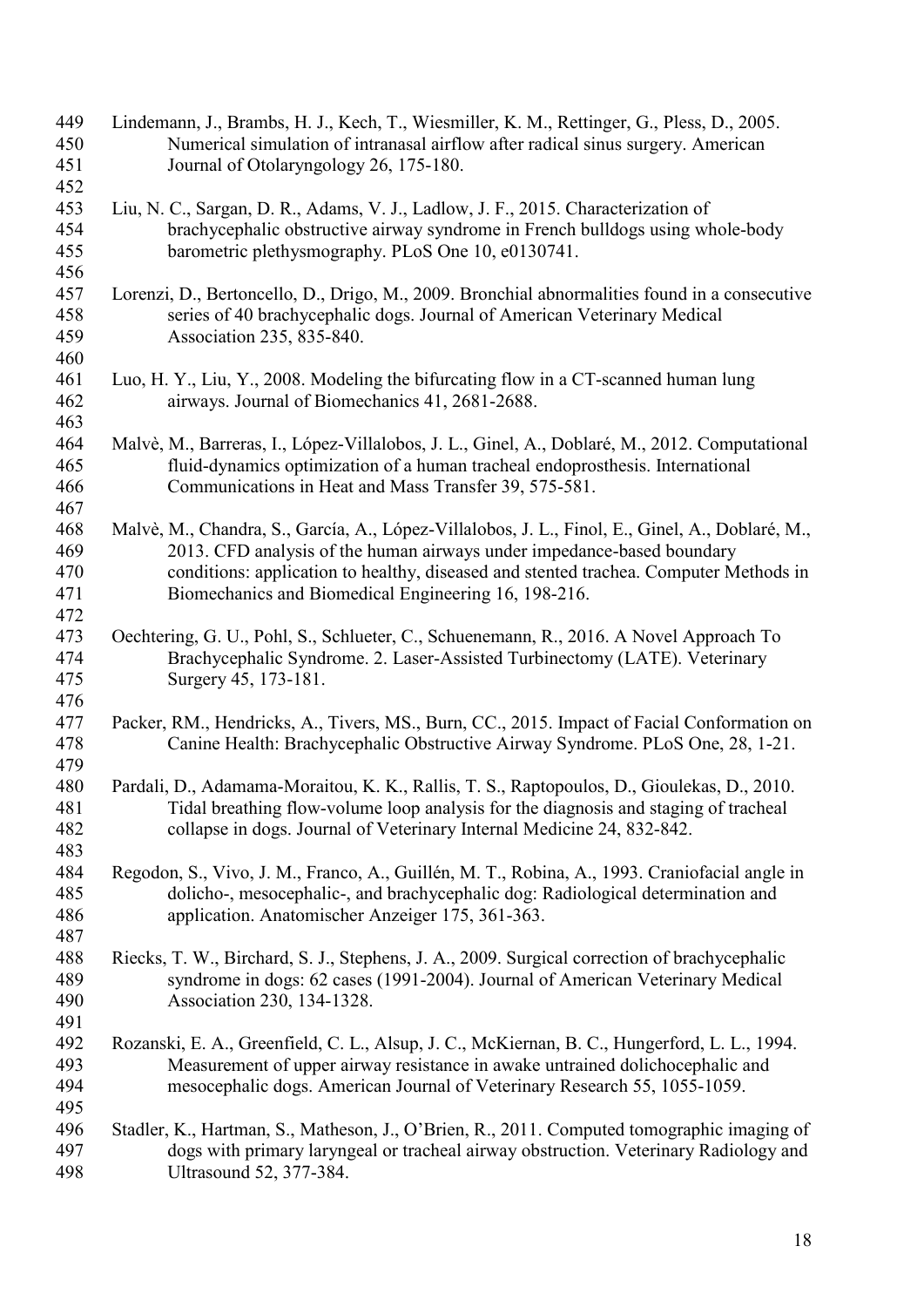| Yang, G. C., Scherer, P. W. and Mozell, M. M., 2007. Modeling inspiratory and expiratory     |
|----------------------------------------------------------------------------------------------|
| steady-state velocity fields in the Sprague-Dawley rat nasal cavity. Chemical Senses         |
| 32, 215-223.                                                                                 |
|                                                                                              |
| Wei, W., Huang, SW., Chen, LH., Qi, Y., Qiu, YM., Li ST1., 2017. Airflow behavior            |
| changes in upper airway caused by different head and neck positions: Comparison by           |
| computational fluid dynamics. Journal of Biomechanics 52, 89-94                              |
|                                                                                              |
| Williams, J. M., Krebs, I. A., Riedesel, E. A., Zhao, Q., 2016. Comparison of fluoroscopy    |
| and computed tomography for tracheal lumen diameter measurement and                          |
| determination of intraluminal stent size in healthy dogs. Veterinary Radiology and           |
| Ultrasound 57, 269-275.                                                                      |
|                                                                                              |
| Zhao, K., Dalton, P., Yang, G. C., Scherer, P. W., 2006. Numerical modeling of turbulent and |
| laminar airflow and odorant transport during sniffing in the human and rat nose.             |
| Chemical Senses. 31, 107-118.                                                                |
|                                                                                              |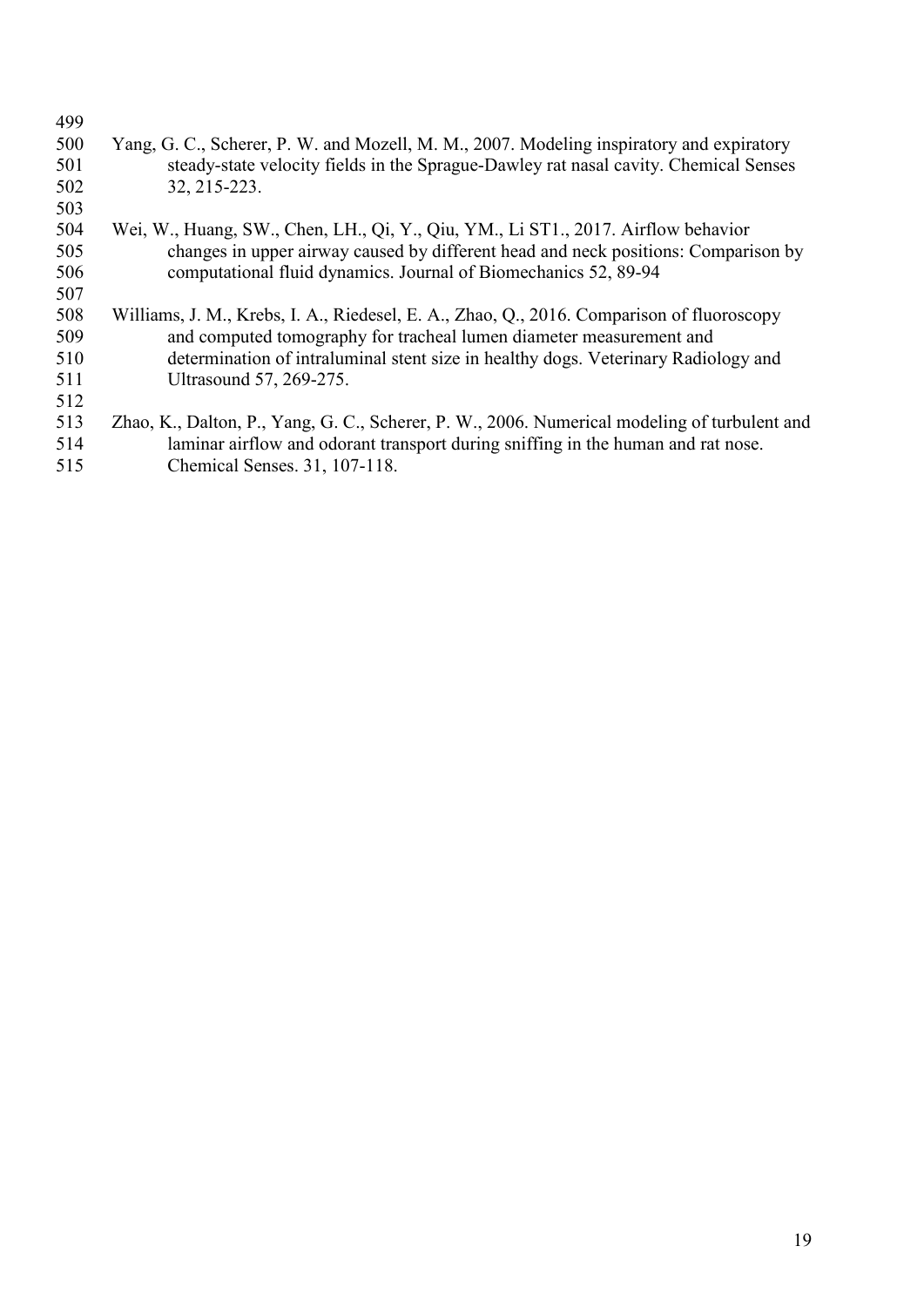## 516 **Table 1**

- 517 Skull index (skull width/skull length x 100) and new skull index (Koch et al. 2012) obtained for each dog on multiplanar reconstructed computed
- 518 tomographic images

| <b>Breed</b>    |                   | Weight | Skull length |      | Skull width Cerebrum length |    | Skull index New skull index |
|-----------------|-------------------|--------|--------------|------|-----------------------------|----|-----------------------------|
|                 |                   | (kg)   | (cm)         | (cm) | (cm)                        |    |                             |
| Dolichocephalic | <b>Great Dane</b> | 78.6   | 26.1         | 13.2 | 12.6                        | 51 | 2.0                         |
|                 | Whippet           | 10.3   | 16.3         | 8.9  | 8.4                         | 55 | 1.9                         |
|                 | Dachshund         | 12.2   | 16.8         | 9.0  | 8.5                         | 54 | 2.0                         |
| Mesocephalic    | Belgian shepherd  | 30.0   | 21.6         | 11.0 | 10.7                        | 51 | 2.0                         |
|                 | Labrador          | 29.4   | 20.8         | 11.4 | 10.6                        | 55 | 2.0                         |
|                 | Brittany spaniel  | 13.0   | 16.7         | 9.9  | 8.8                         | 59 | 1.9                         |
| Brachycephalic  | French bulldog    | 15.1   | 12.6         | 11.8 | 8.1                         | 93 | 1.6                         |
|                 | Boxer             | 39.0   | 18.2         | 13.0 | 11.1                        | 71 | 1.7                         |
|                 | English bulldog   | 19.0   | 14.3         | 11.1 | 8.6                         | 77 | 1.6                         |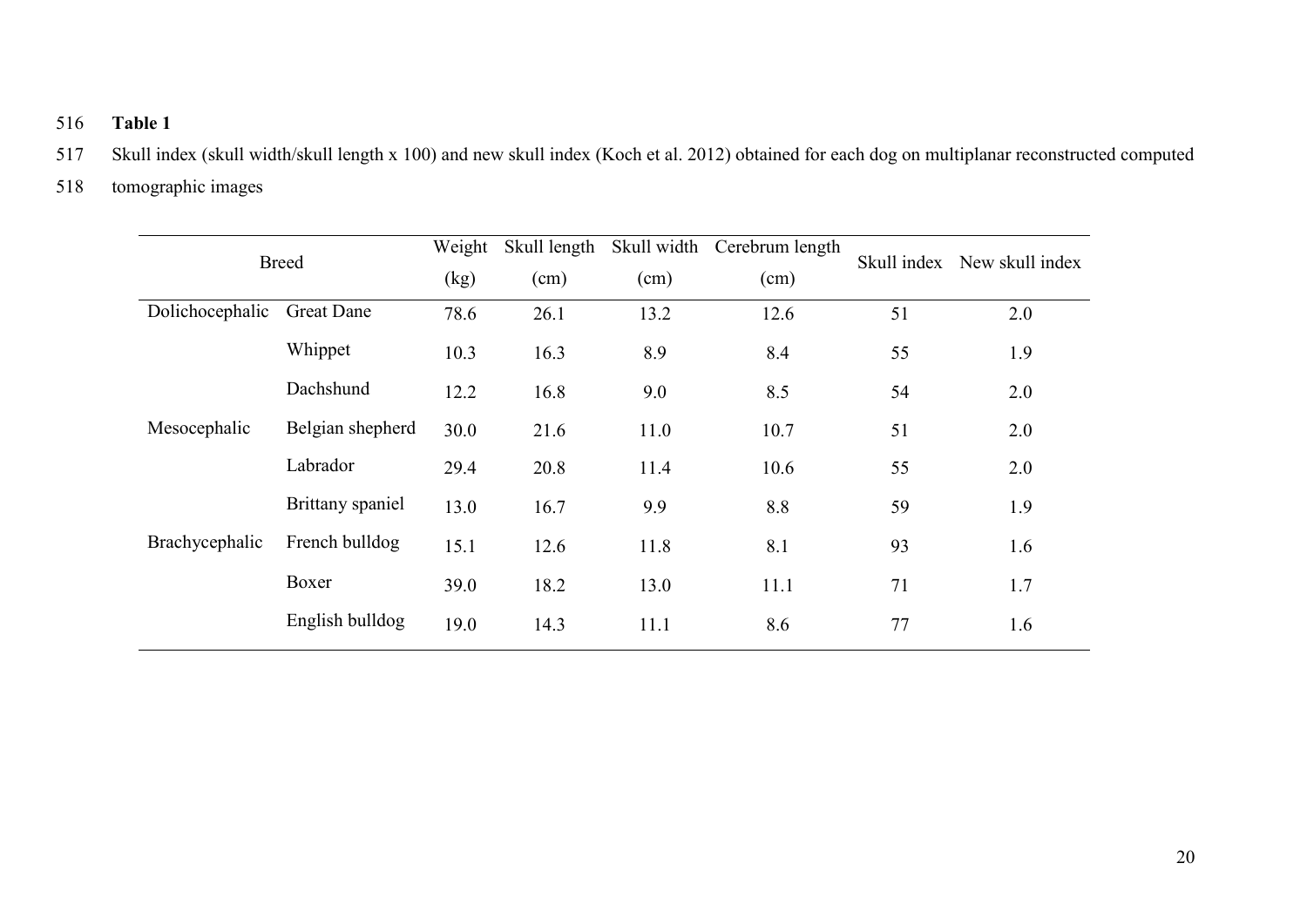# 519 **Table 2**

520 Flow, pressure difference (∆p) and resistance between the nose and larynx in the upper

521 airways

|                 |                   | Flow    | $\Delta p$               | Resistance                 |
|-----------------|-------------------|---------|--------------------------|----------------------------|
|                 |                   | (L/min) | $\text{(cmH}_2\text{O})$ | (cmH <sub>2</sub> O/L/min) |
| Dolichocephalic | <b>Great Dane</b> | 88.4250 | 0.6771                   | 0.0077                     |
|                 | Whippet           | 11.5875 | 0.1843                   | 0.0155                     |
|                 | Dachshund         | 13.7250 | 0.1892                   | 0.0138                     |
| Mesocephalic    | Belgian shepherd  | 33.7500 | 0.5585                   | 0.0166                     |
|                 | Labrador          | 33.0750 | 0.8733                   | 0.0264                     |
|                 | Brittany spaniel  | 14.6250 | 0.2240                   | 0.0153                     |
| Brachycephalic  | French bulldog    | 12.5571 | 1.5428                   | 0.1228                     |
|                 | Boxer             | 32.4324 | 8.4442                   | 0.2603                     |
|                 | English bulldog   | 15.8004 | 1.3012                   | 0.0823                     |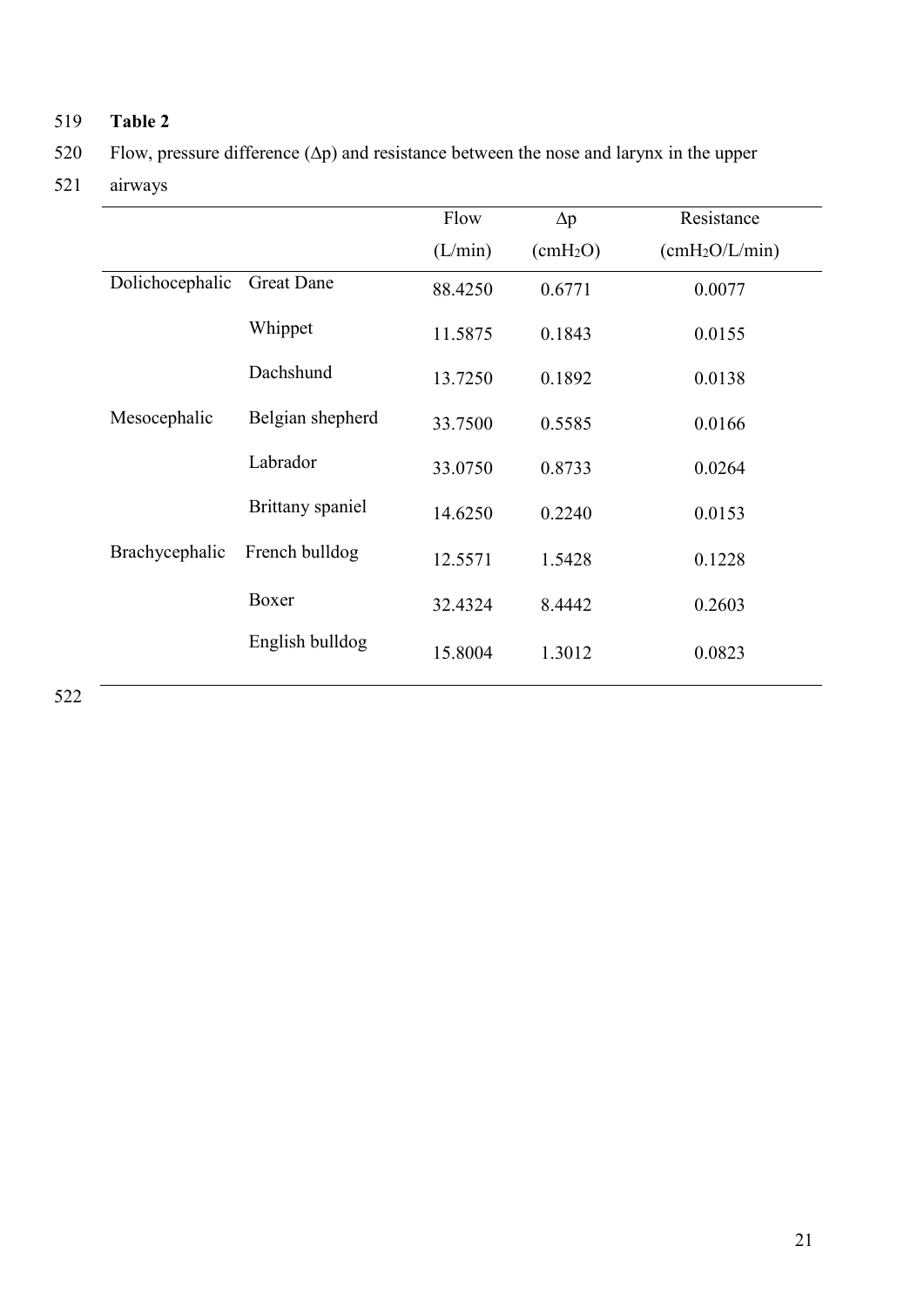# 523 **Table 3**

524 Flow, pressure difference (∆p) and resistance between the larynx and trachea in the upper

525 airways.

|                 |                   | Flow    | $\Delta p$               | Resistance                 |
|-----------------|-------------------|---------|--------------------------|----------------------------|
|                 |                   | (L/min) | $\text{(cmH}_2\text{O})$ | (cmH <sub>2</sub> O/L/min) |
| Dolichocephalic | <b>Great Dane</b> | 80.4174 | 0.6668                   | 0.0083                     |
|                 | Whippet           | 22.6249 | 0.0676                   | 0.0029                     |
|                 | Dachshund         | 11.1854 | 0.1892                   | 0.0169                     |
| Mesocephalic    | Belgian shepherd  | 28.1240 | 0.2732                   | 0.0097                     |
|                 | Labrador          | 29.2017 | 0.1325                   | 0.0045                     |
|                 | Brittany spaniel  | 10.2754 | 0.1071                   | 0.0104                     |
| Brachycephalic  | French bulldog    | 10.0294 | 0.1911                   | 0.0191                     |
|                 | Boxer             | 12.1020 | 0.0148                   | 0.0012                     |
|                 | English bulldog   | 16.2401 | 21.3551                  | 1.3149                     |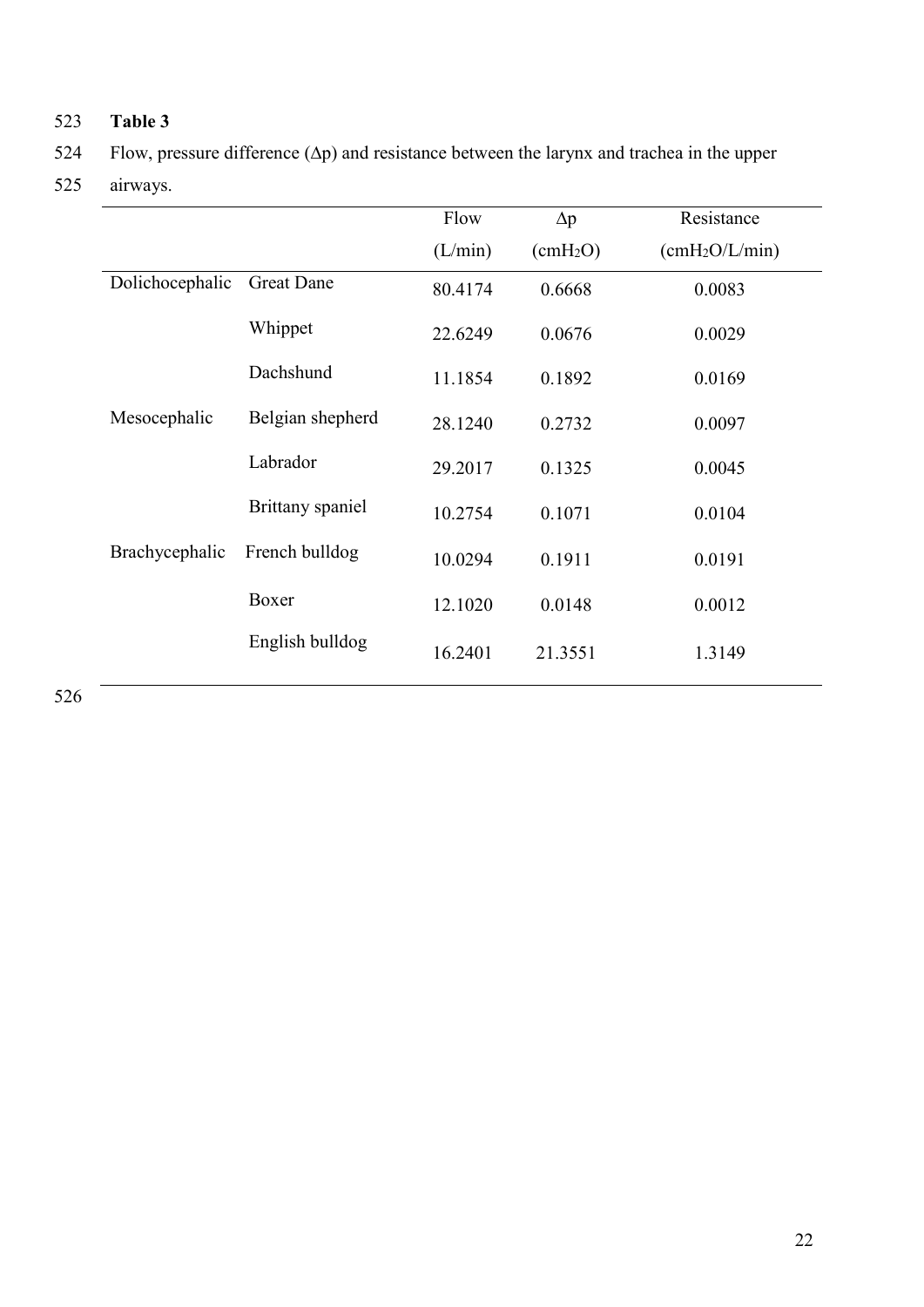**Figure legends**

 Fig. 1. CT-based three-dimensional model generation. One dog breed (Great Dane) is shown as an example: the four green markers correspond to transverse sections on CT from the rostral nasal cavity to the laryngeal entrance to the trachea, extracted from images and used with the other sections (not shown) for building the entire model (represented in purple). Fig. 2. Reconstructed CT-based geometry in the Great Dane (a), Whippet (b), Dachshund (c), Labrador (d), Belgian shepherd (e) Brittany spaniel (f), Boxer (g), French bulldog (h) and English bulldog (i). Fig. 3. Boundary conditions and locations used for the computation (a): Sections 1-4 with their respective computational grids along the canine upper airways and trachea were used for computing flow, pressure decrease and resistance for a Labrador. The results of the mesh 541 independence study are shown in the lower panel (b). The average pressure  $\text{cmH}_2\text{O}$ ) computed on the four sections is plotted as a function of the grid size. The plotted values refer to the atmospheric pressure. Fig. 4. Computed flow represented by velocity streamlines for Great Dane (a), Whippet (b), Dachshund (c), Labrador (d), Belgian shepherd (e) Brittany spaniel (f), Boxer (g), French bulldog (h) and English bulldog (i), respectively. Higher velocities are in red (red arrow) and low velocities in blue (blue arrow). Velocity is expressed in m/s. Fig. 5. Computed pressure represented by means of coloured surface for Great Dane (a), Whippet (b), Dachshund (c), Labrador (d), Belgian shepherd (e) Brittany spaniel (f), Boxer